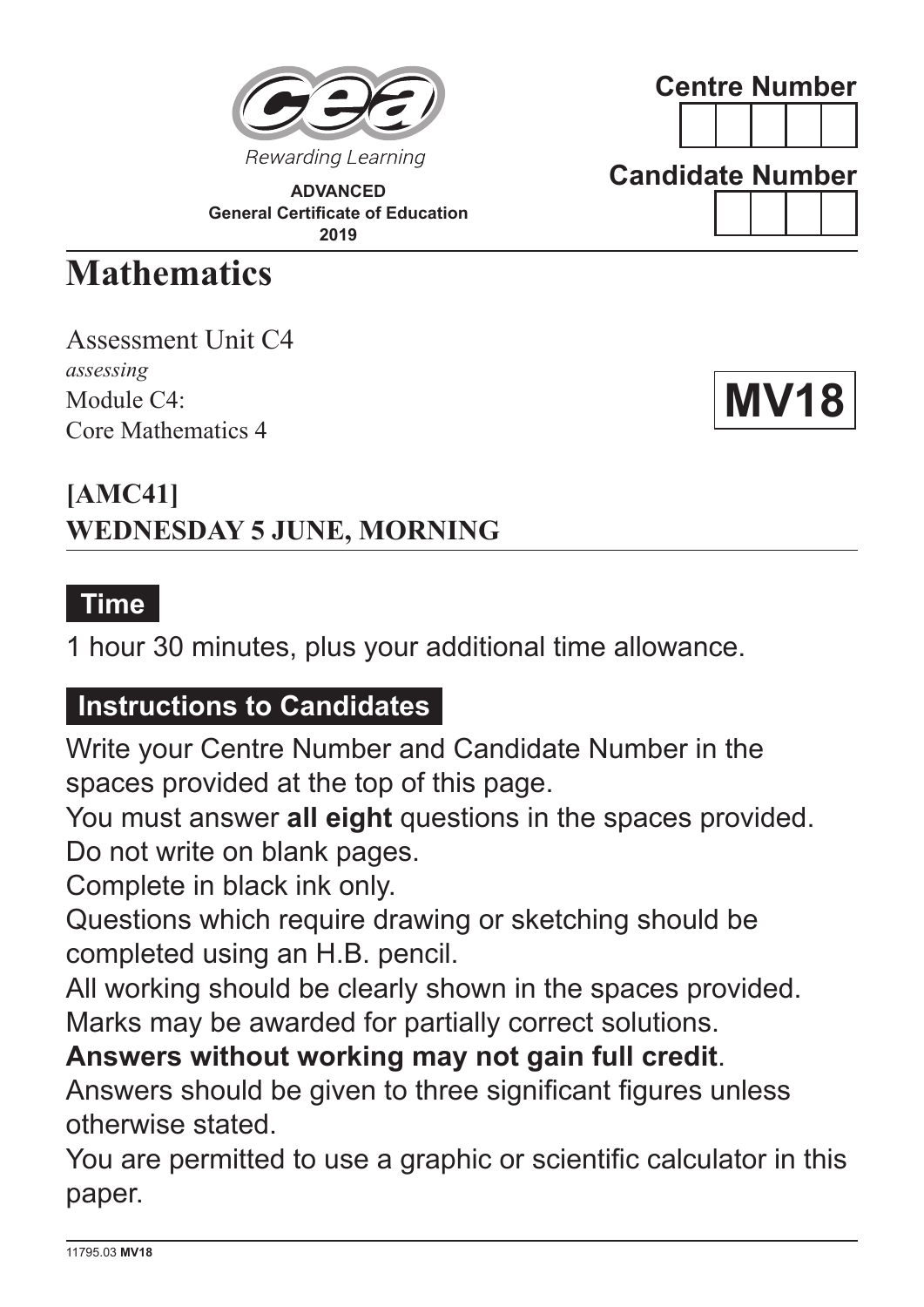# **Information for Candidates**

The total mark for this paper is 75

Figures in brackets printed at the end of each question indicate the marks awarded to each question or part question.

A copy of the **Mathematical Formulae and Tables booklet** is provided.

Throughout the paper the logarithmic notation used is ln *z* where it is noted that  $\ln z \equiv \log_e z$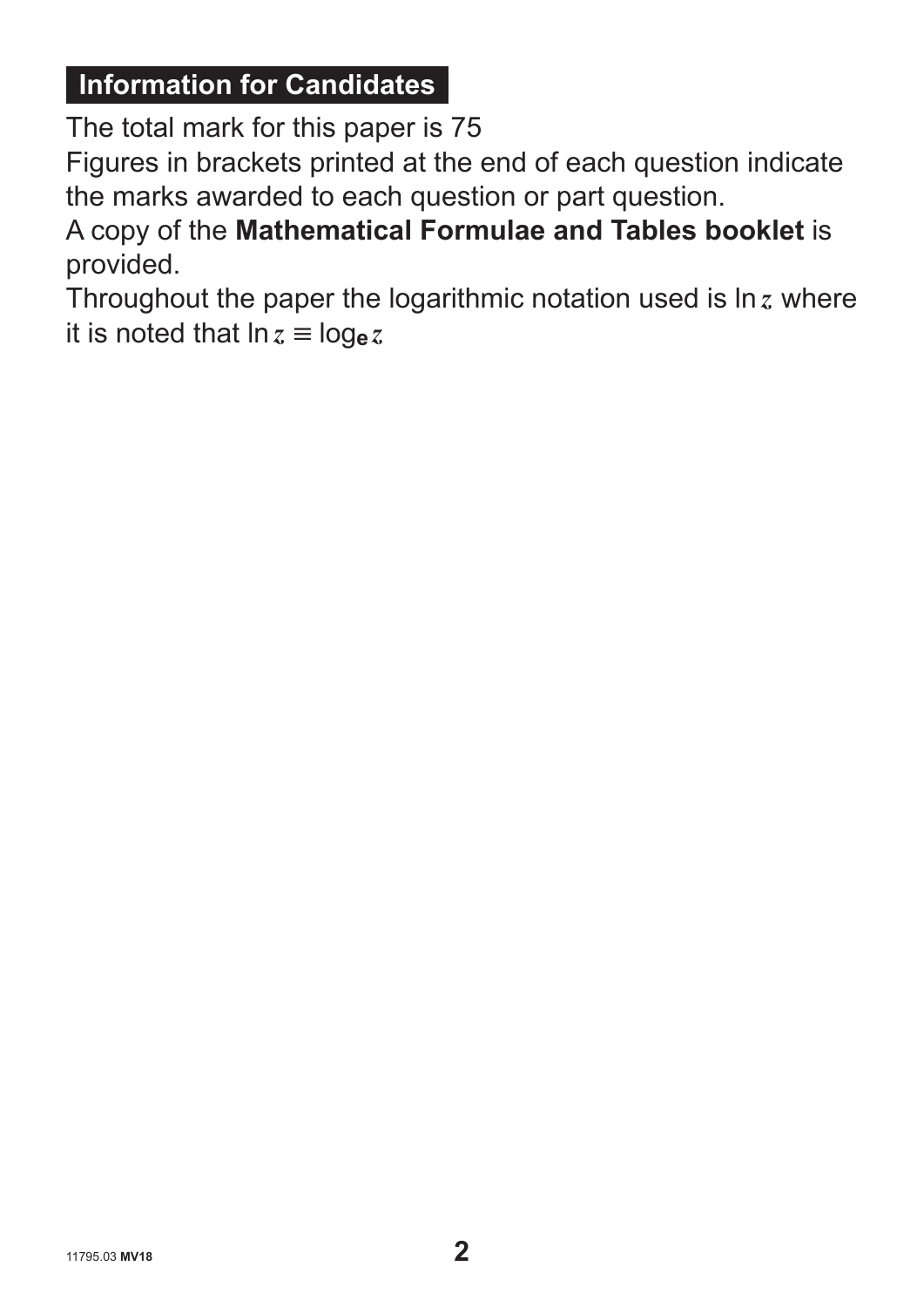**1** The functions f and g are defined by:

$$
f(x) = x2
$$
  
\n
$$
g(x) = x + 2
$$
  
\n(i) Find the composite function  $fg(x)$ . [2 marks]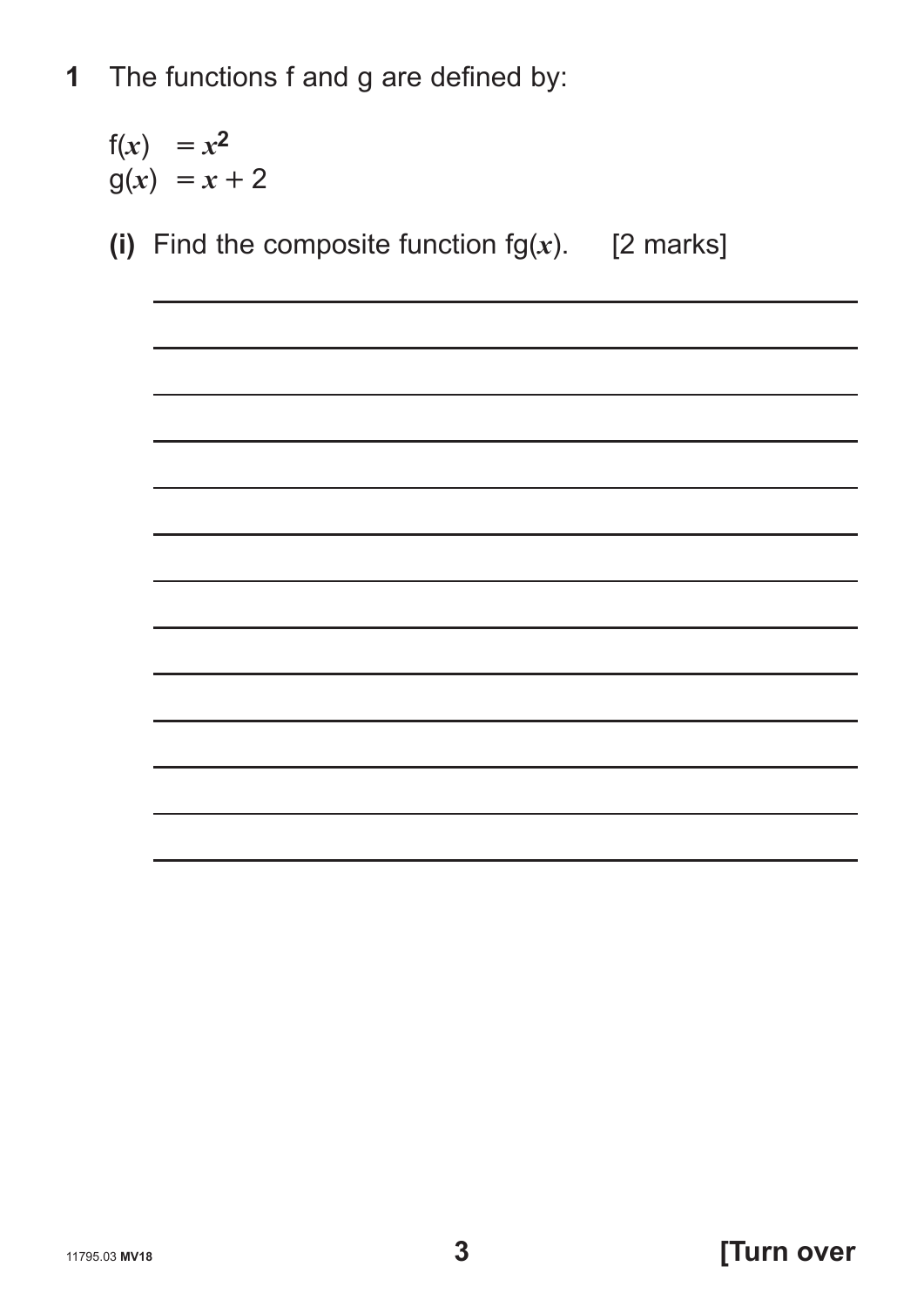| (ii) Find the composite function $gf(x)$ . [1 mark] |  |
|-----------------------------------------------------|--|
|                                                     |  |
|                                                     |  |
|                                                     |  |
|                                                     |  |
|                                                     |  |
|                                                     |  |
|                                                     |  |
|                                                     |  |
|                                                     |  |
|                                                     |  |
|                                                     |  |
|                                                     |  |
|                                                     |  |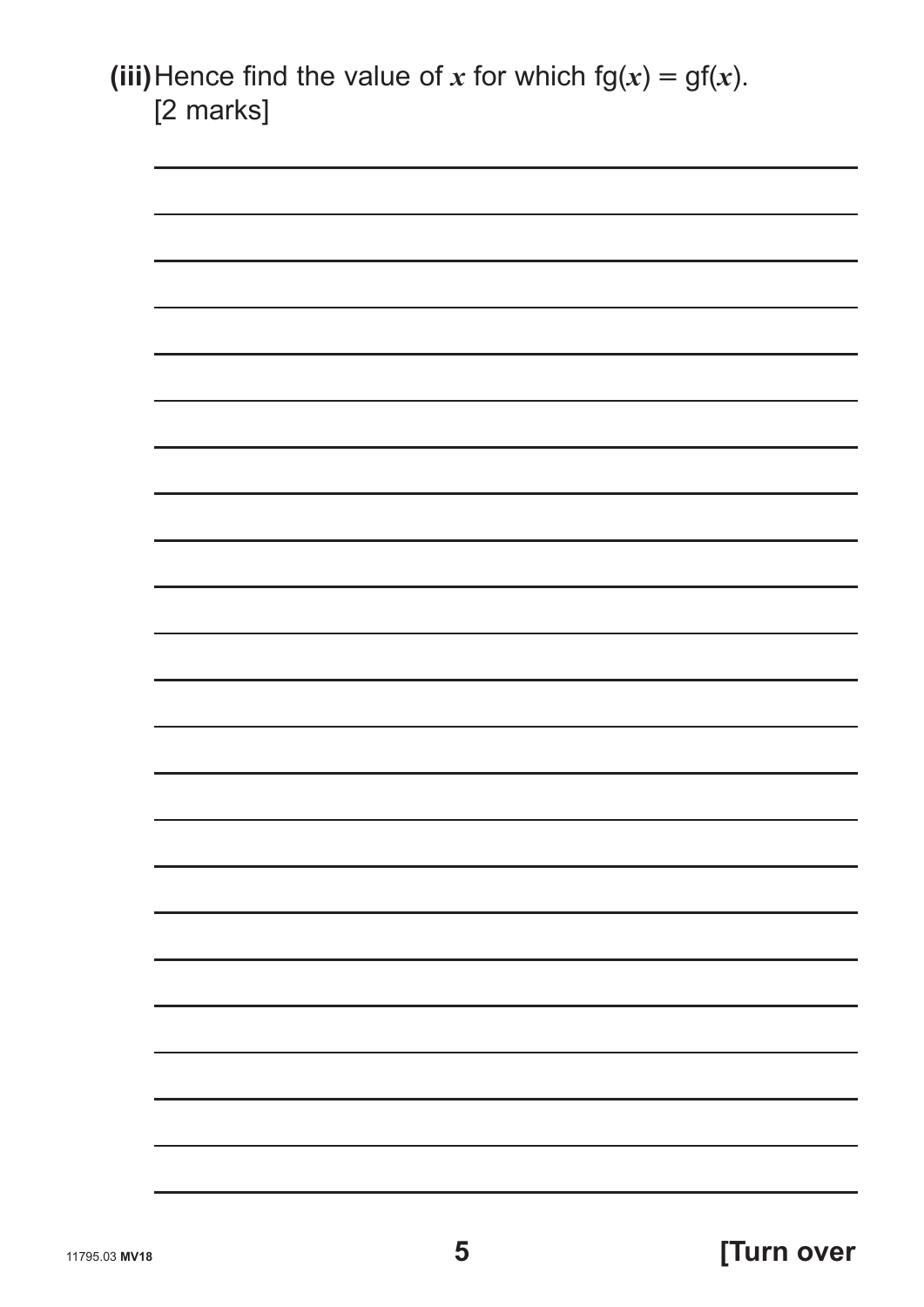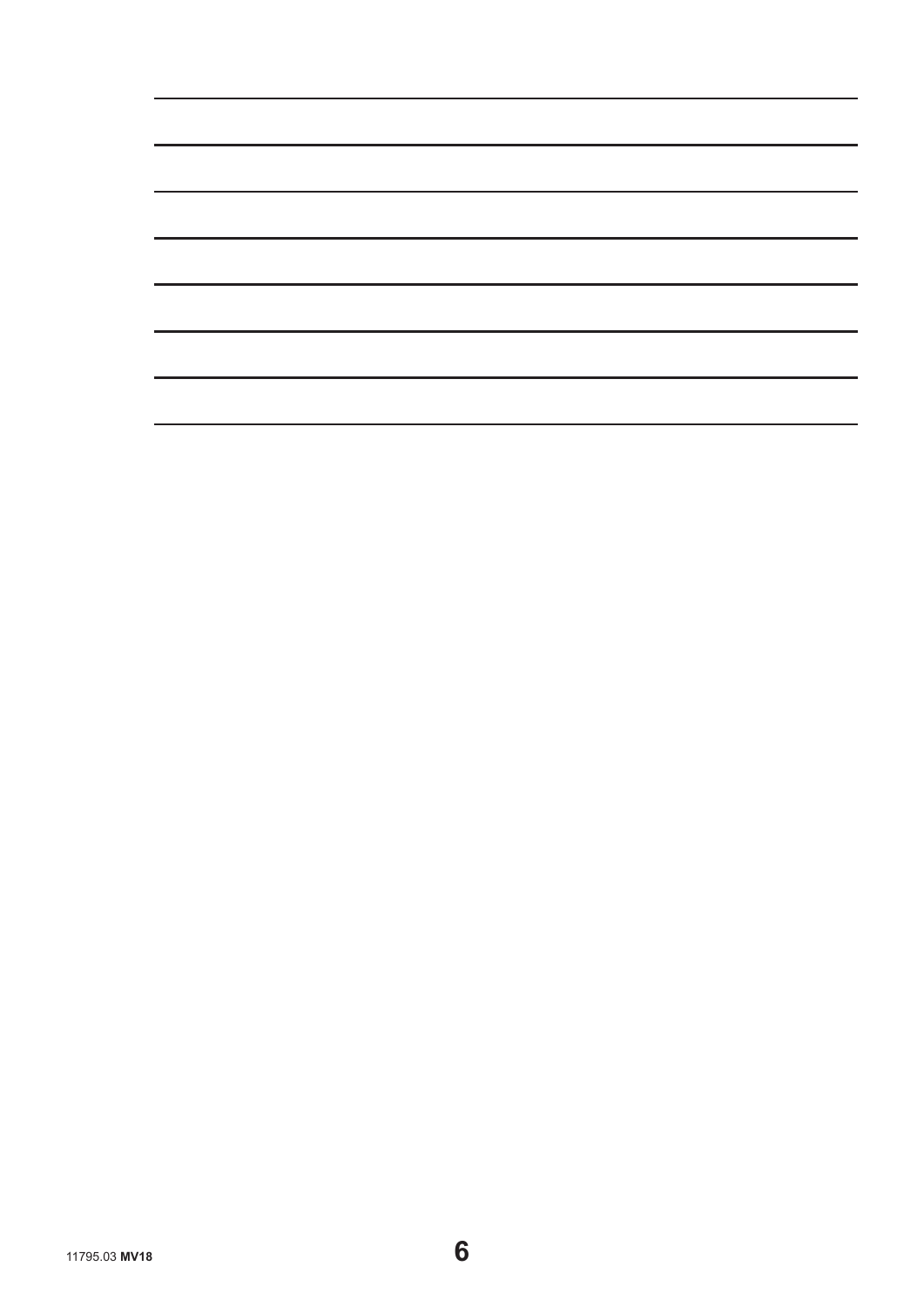**2 Fig. 1** below shows part of the curve



#### **Fig. 1**

 A plastic funnel can be modelled by rotating this curve between  $x = 0$  and  $x = 5$  through 360° about the *x*-axis.

Find the volume that the funnel can hold. [6 marks]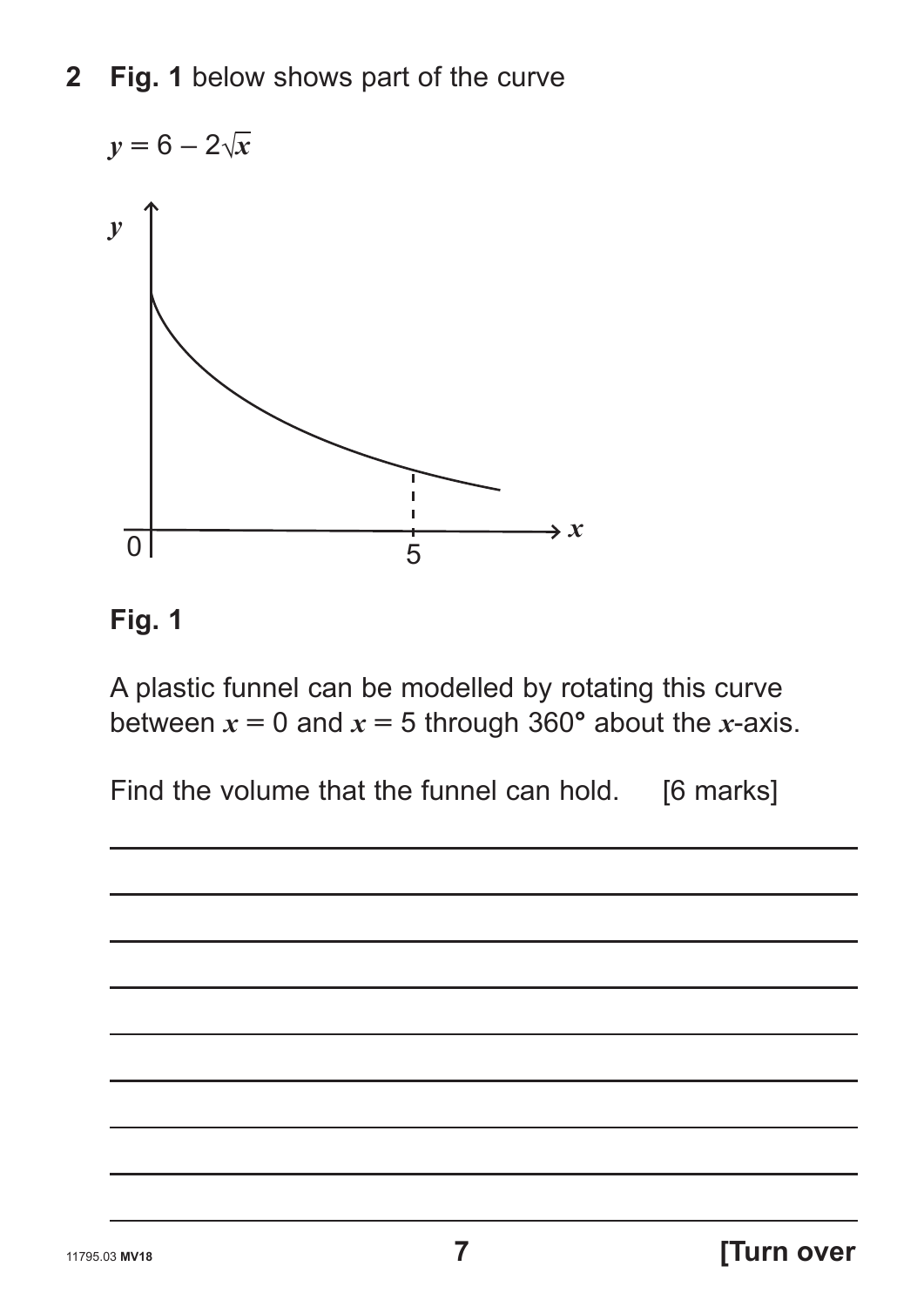|  | <u> 1989 - Andrea Barbara, Amerikaansk politiker (d. 1989)</u> |  |
|--|----------------------------------------------------------------|--|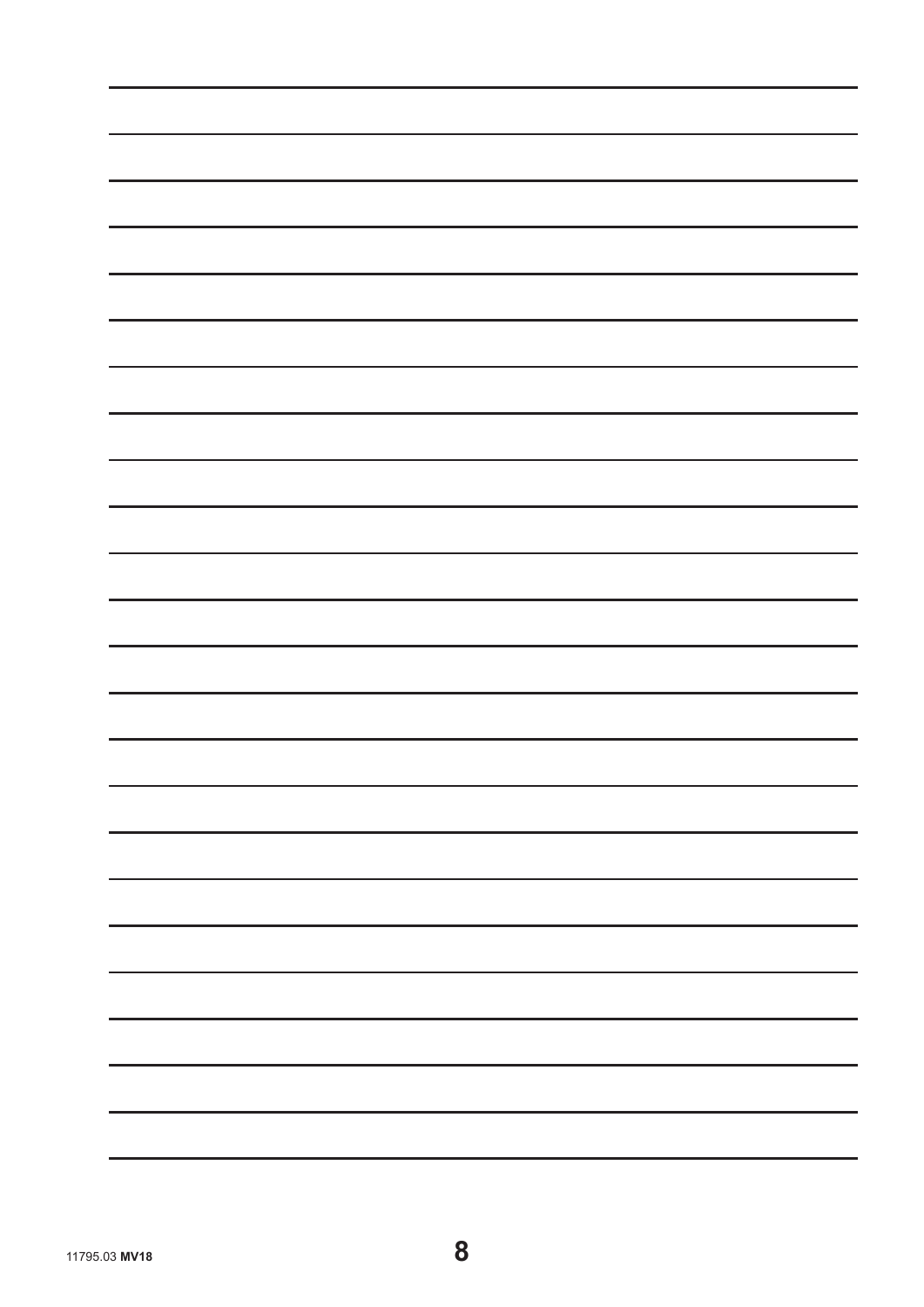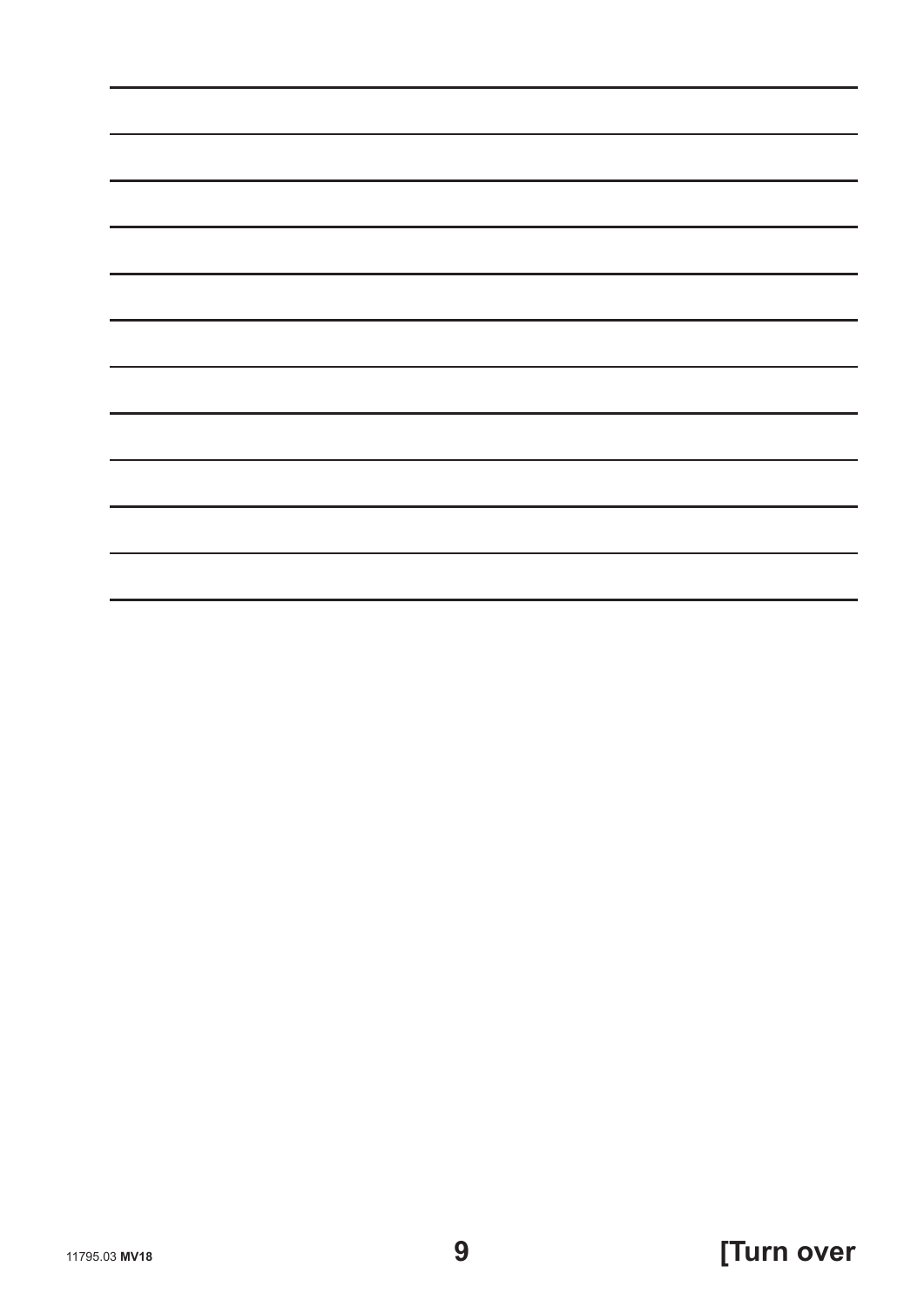**3** An aircraft flies in a straight line from A to B. The position vectors of A and B, relative to a fixed origin O, are

$$
\left(\begin{array}{c}2\\0\\1\end{array}\right)
$$
 and 
$$
\left(\begin{array}{c}5\\6\\5\end{array}\right)
$$

respectively.

**(i)** Find the distance travelled between A and B. [2 marks]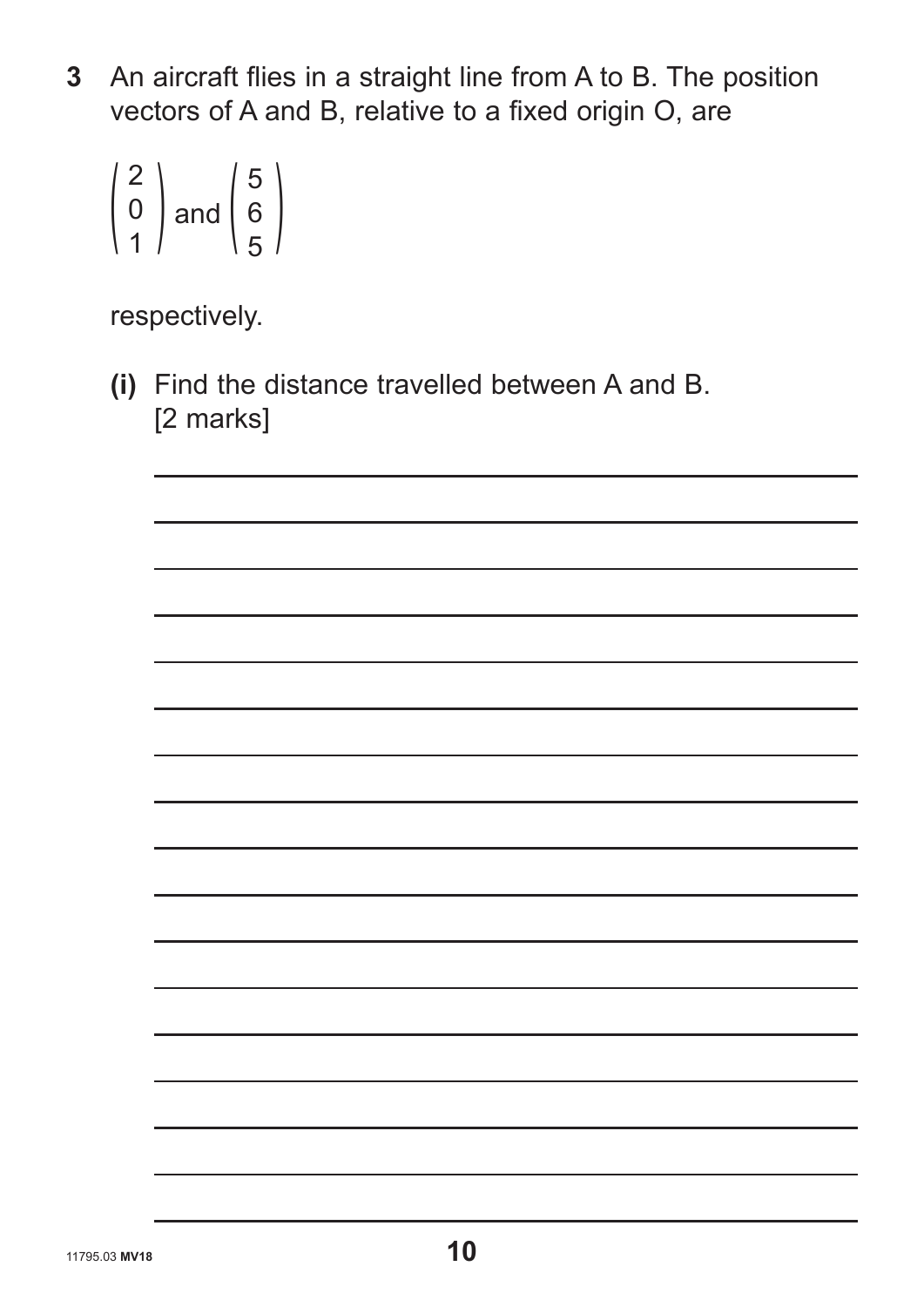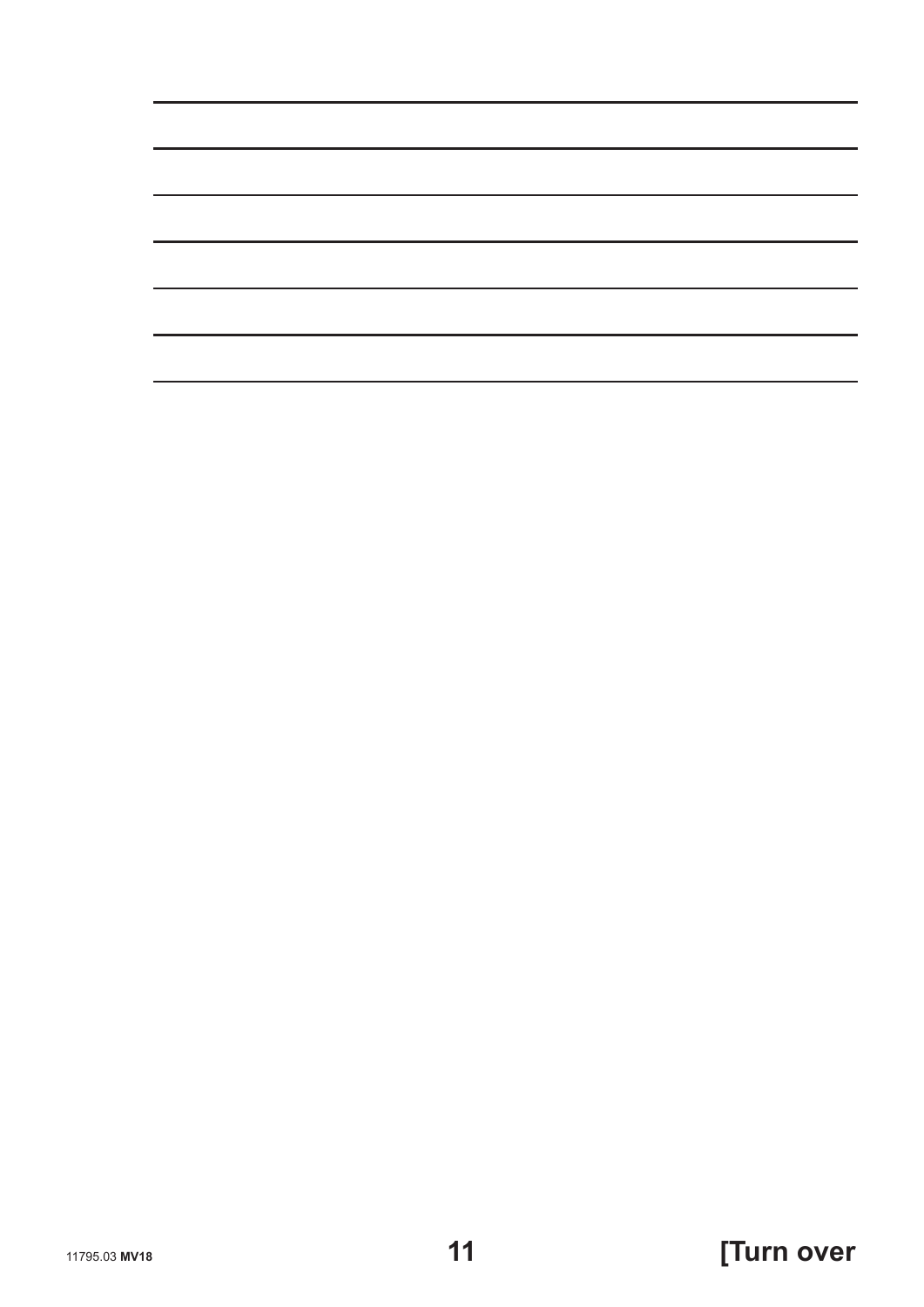| (ii) Find a vector equation of the line AB. [4 marks] |  |
|-------------------------------------------------------|--|
|                                                       |  |
|                                                       |  |
|                                                       |  |
|                                                       |  |
|                                                       |  |
|                                                       |  |
|                                                       |  |
|                                                       |  |
|                                                       |  |
|                                                       |  |
|                                                       |  |
|                                                       |  |
|                                                       |  |
|                                                       |  |
|                                                       |  |
|                                                       |  |
|                                                       |  |
|                                                       |  |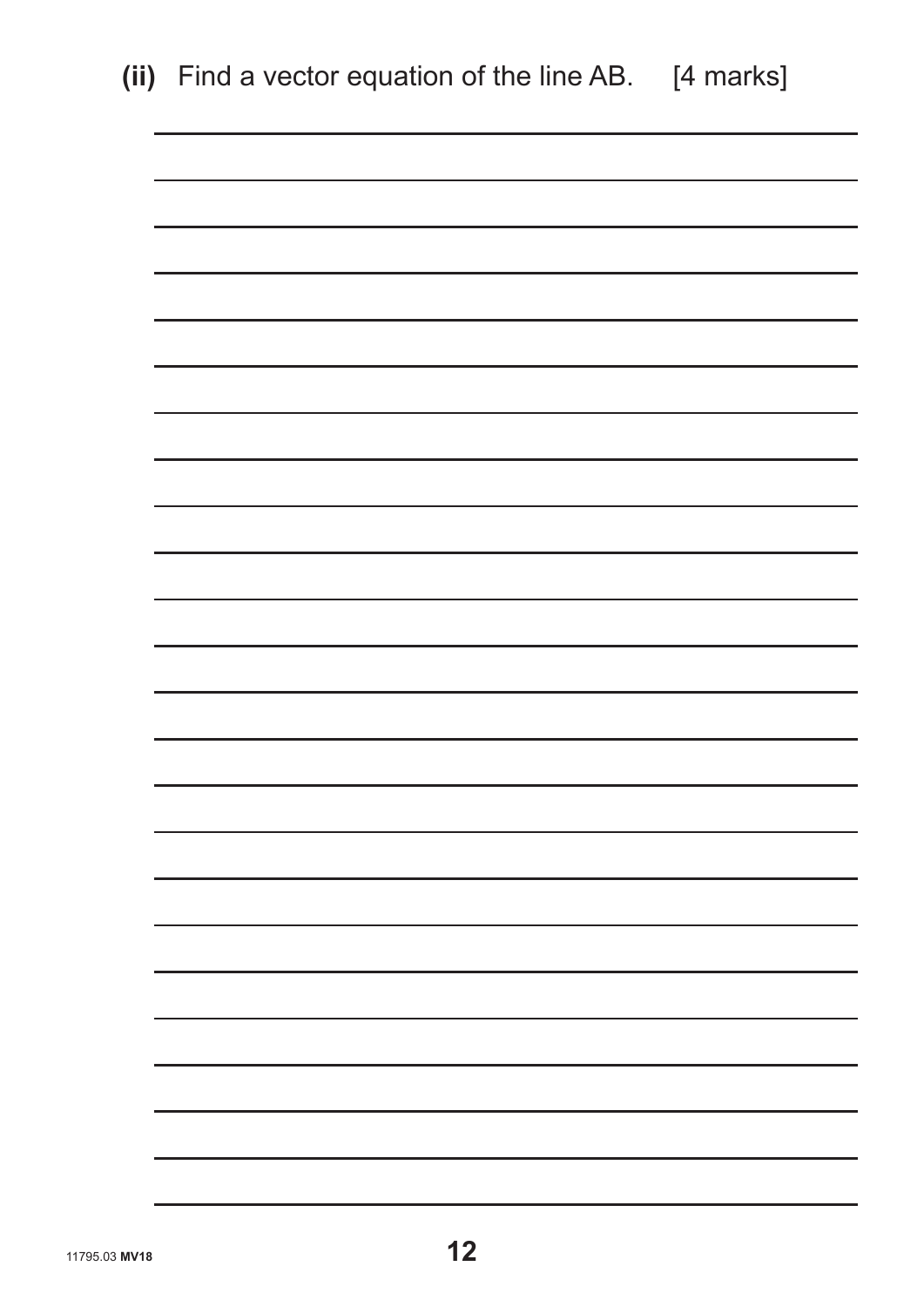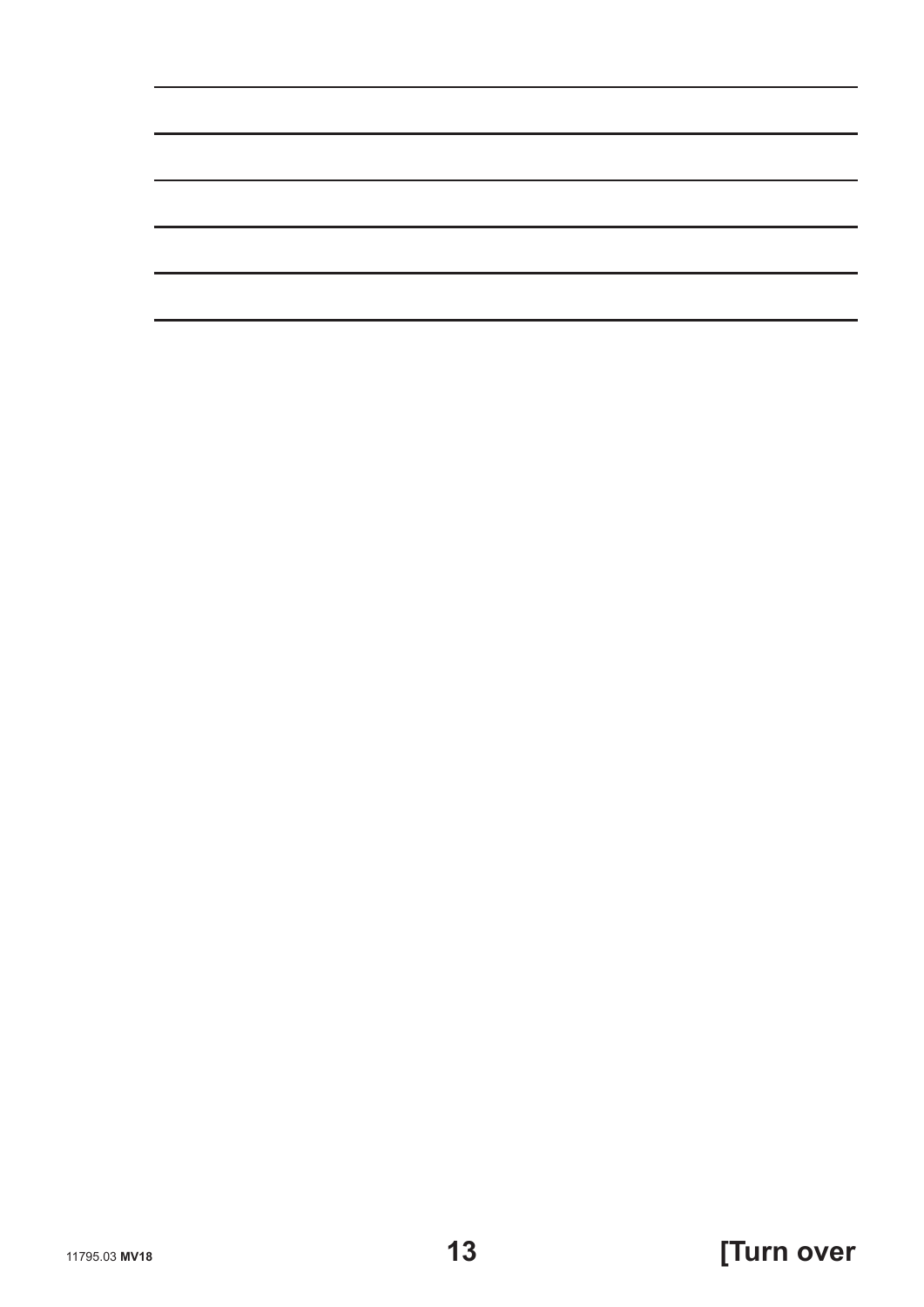At B the aircraft changes course and flies towards point C whose position vector is  $\begin{pmatrix} 3 \\ 9 \end{pmatrix}$ 9  $\begin{matrix} 9 \\ 4 \end{matrix}$ **(iii)** Find, in degrees, the angle ABC. [5 marks]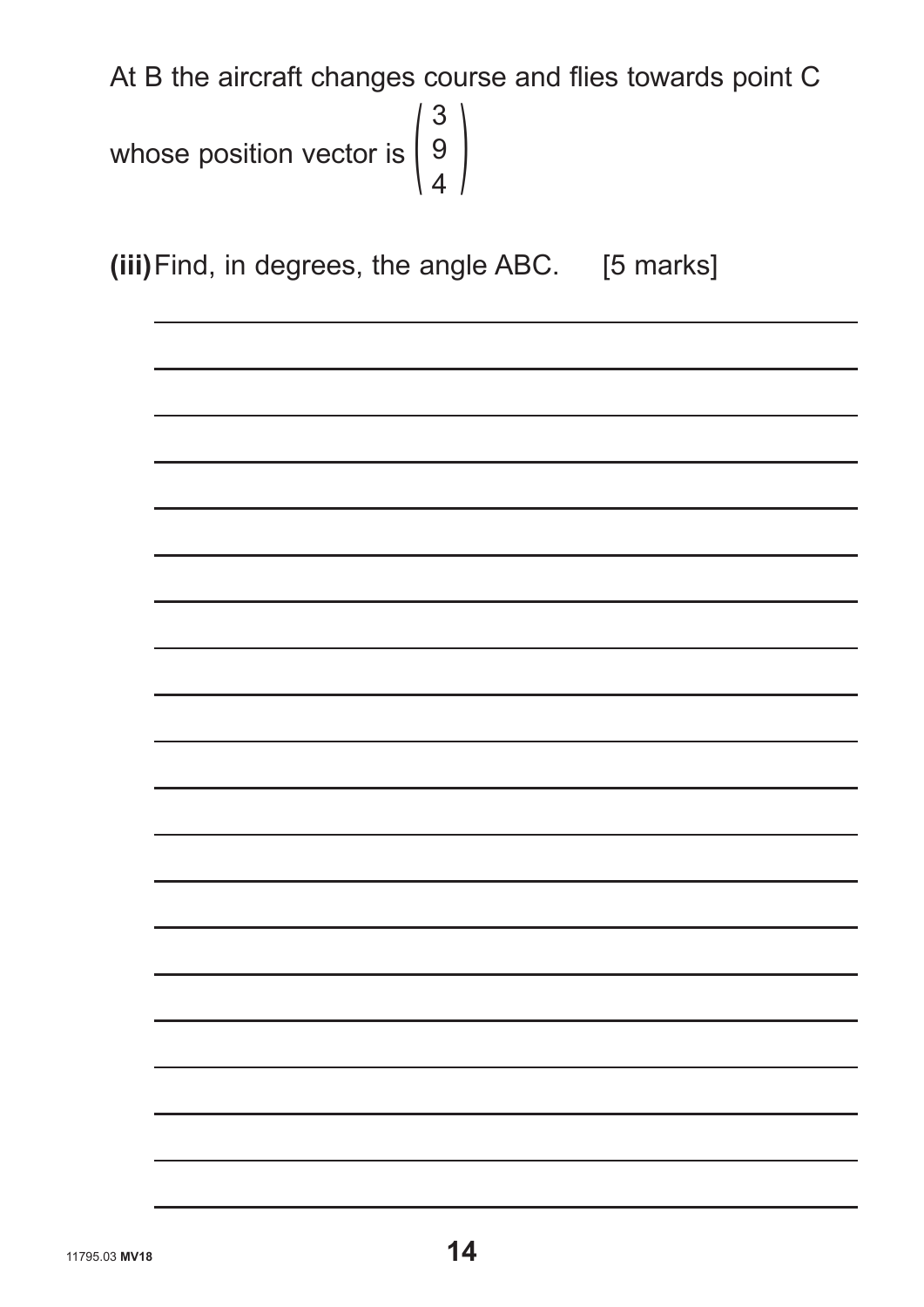

15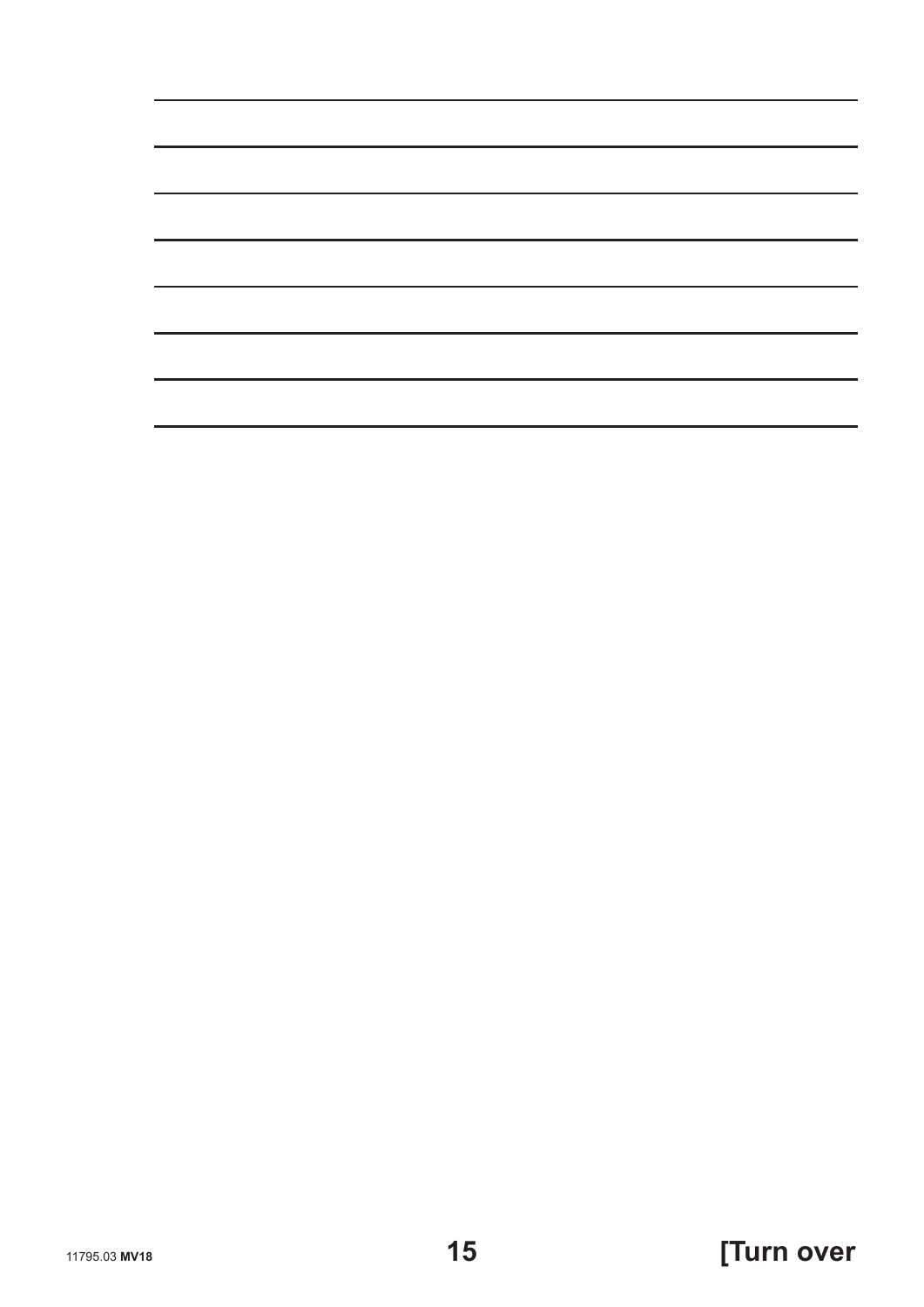4 (a) Find 
$$
[4 \text{ marks}]
$$
  
\n
$$
\int (3x + 1)e^{2x} dx
$$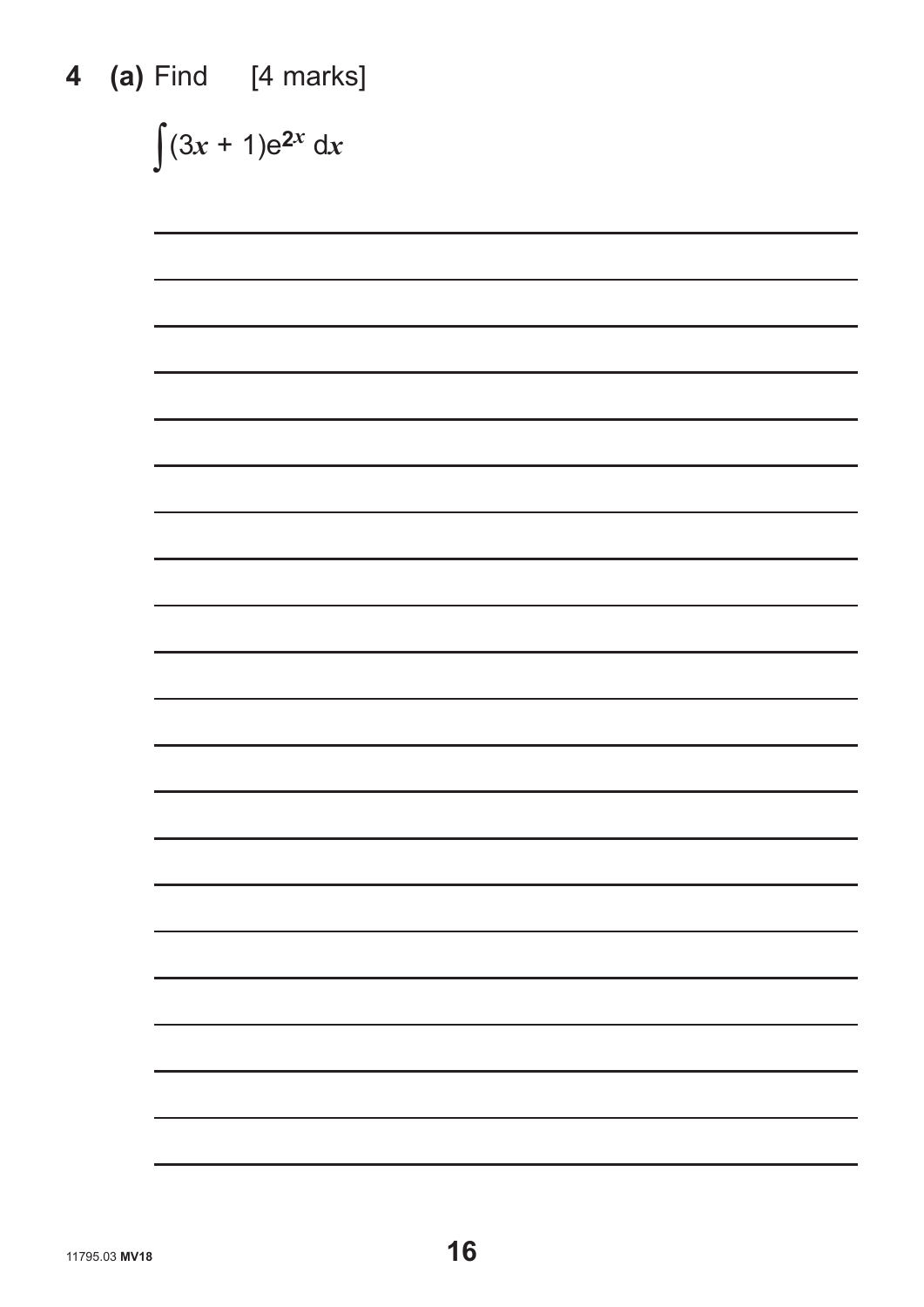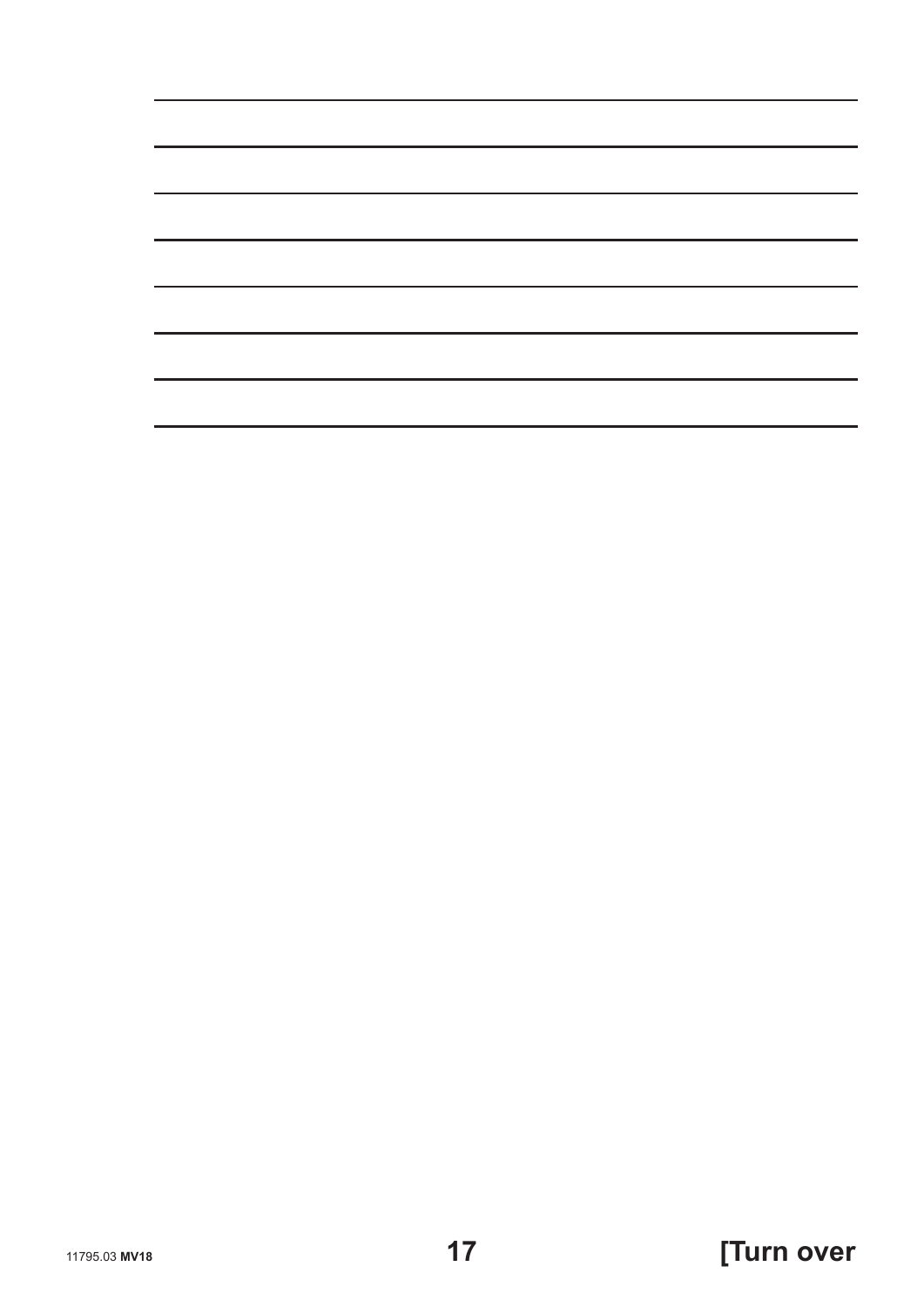(b) (i) Prove that [6 marks]

$$
\frac{1}{\sin 2x} + \cot 2x \equiv \cot x
$$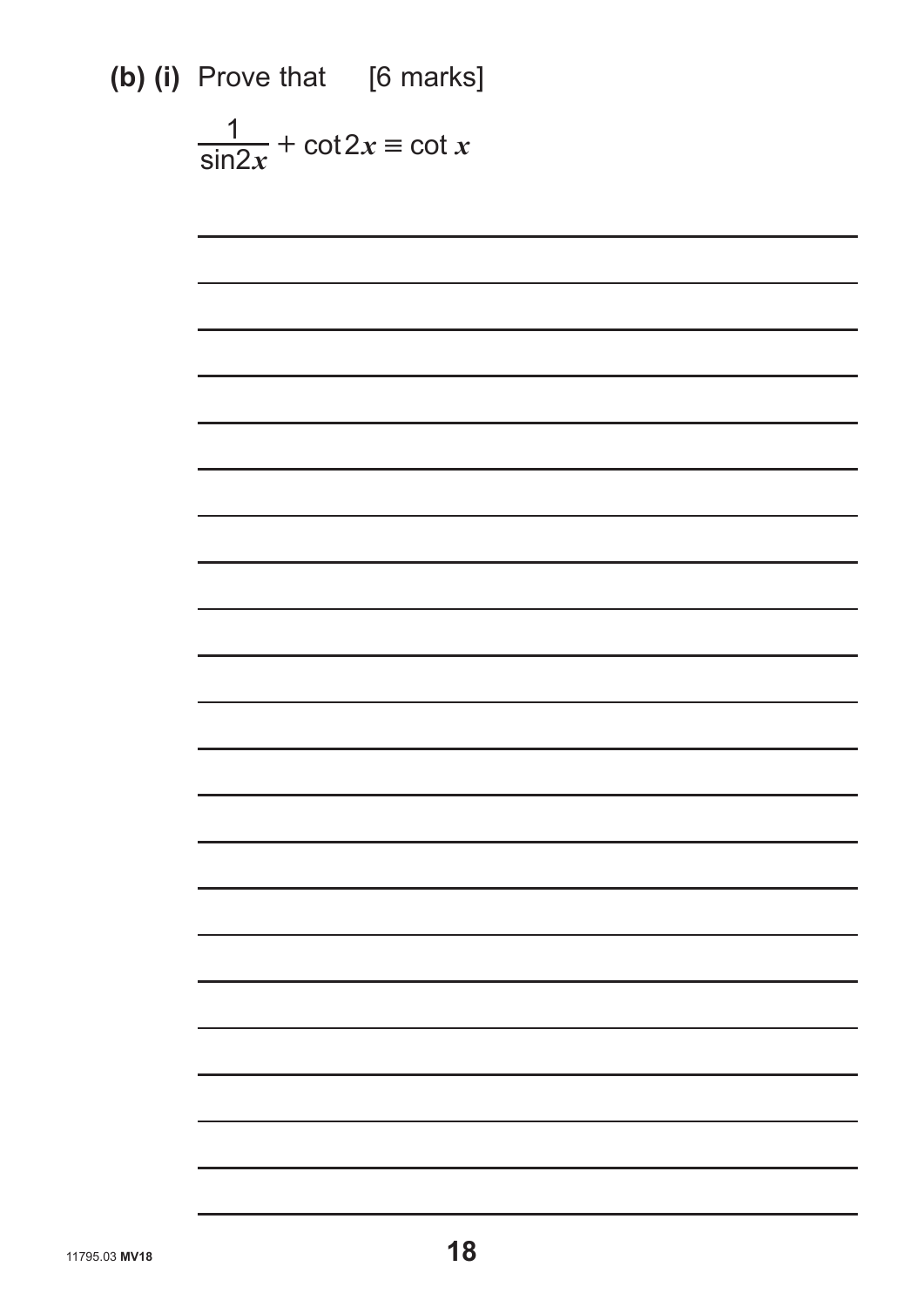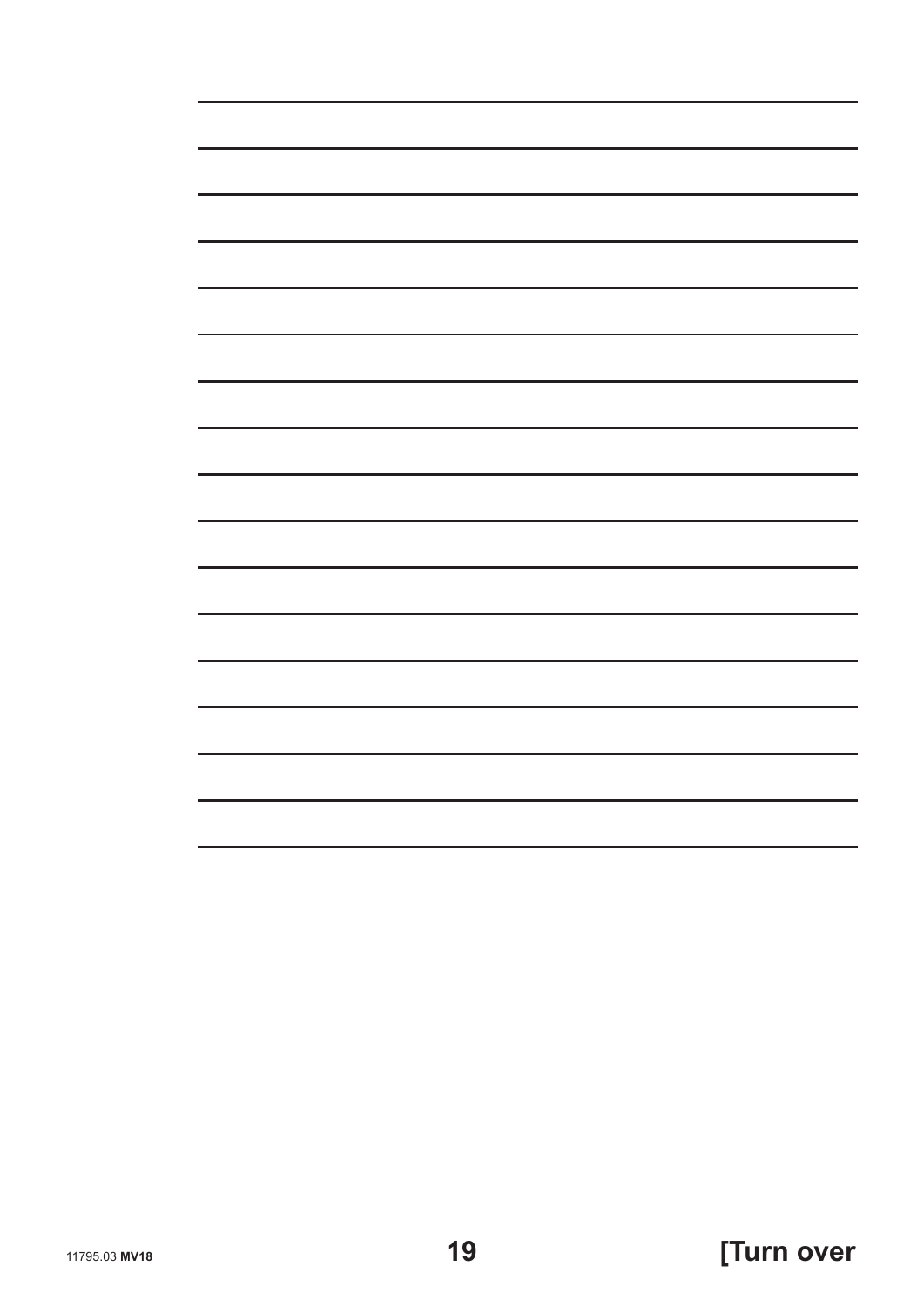```
(ii) Hence find [2 marks]
\int \frac{1}{\sin 2x} + \cot 2x \, dx
```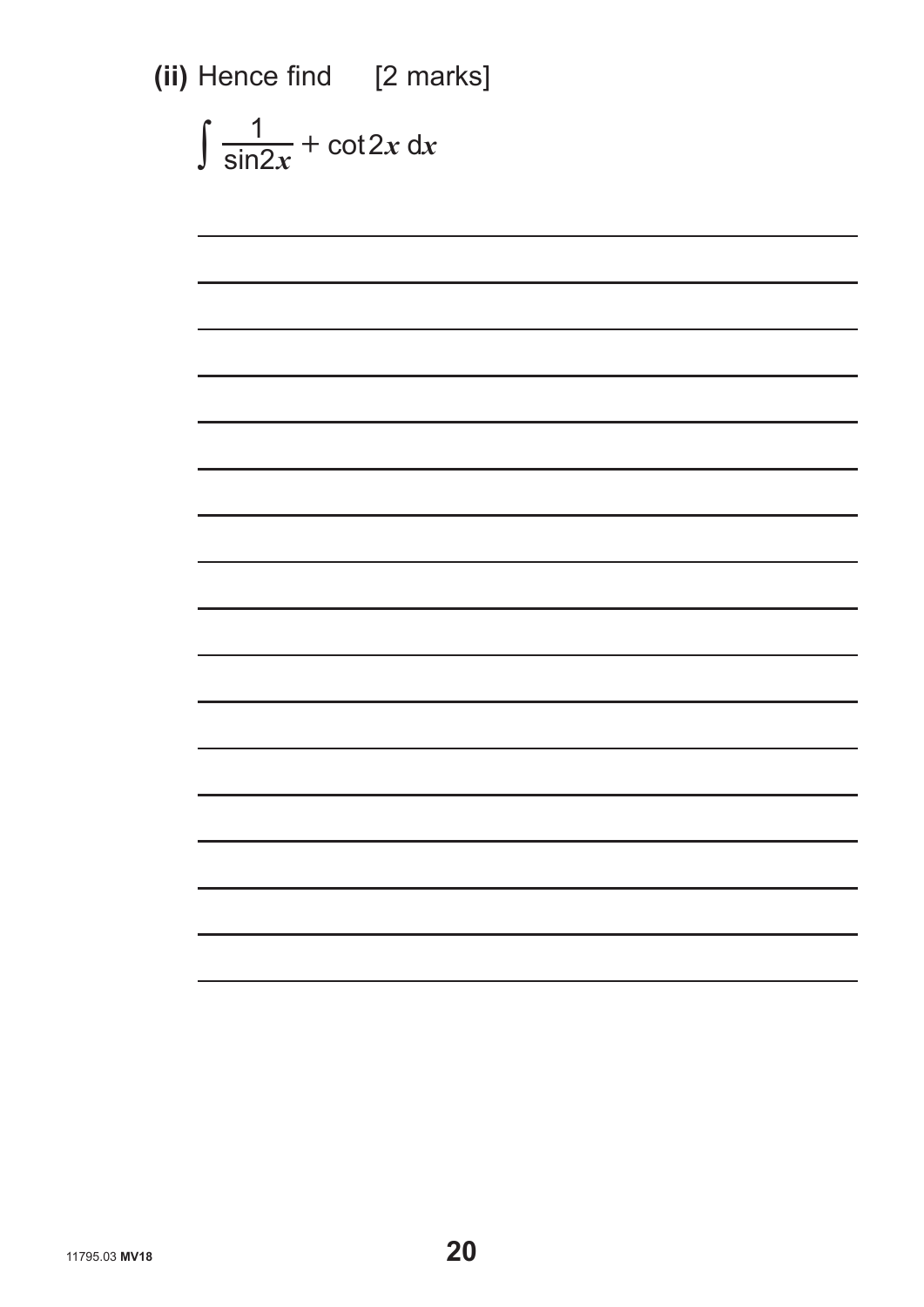# **5** (i) Using partial fractions, show that [4 marks]

$$
\frac{1}{(2x+1)(x+1)} = \frac{2}{(2x+1)} - \frac{1}{(x+1)}
$$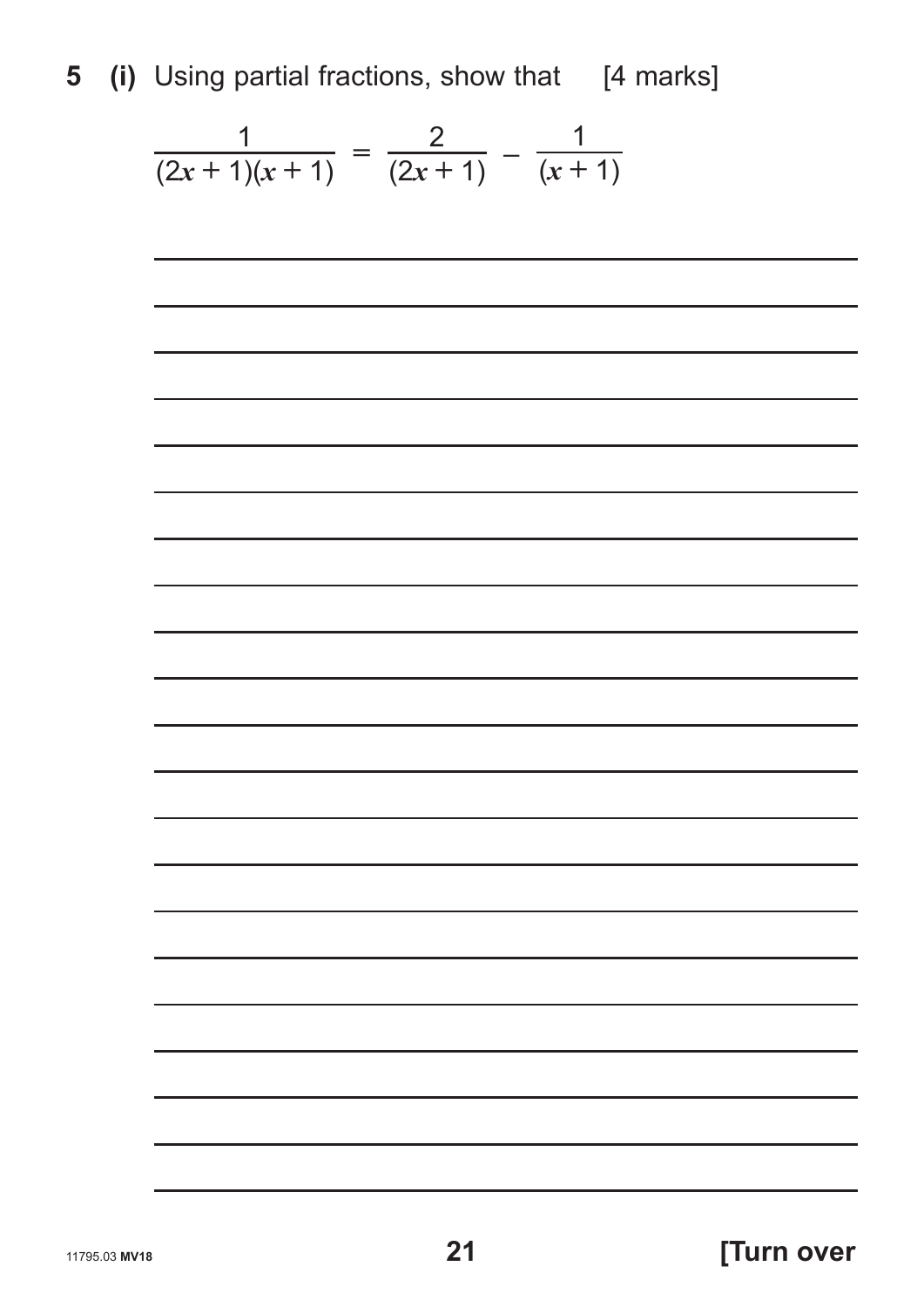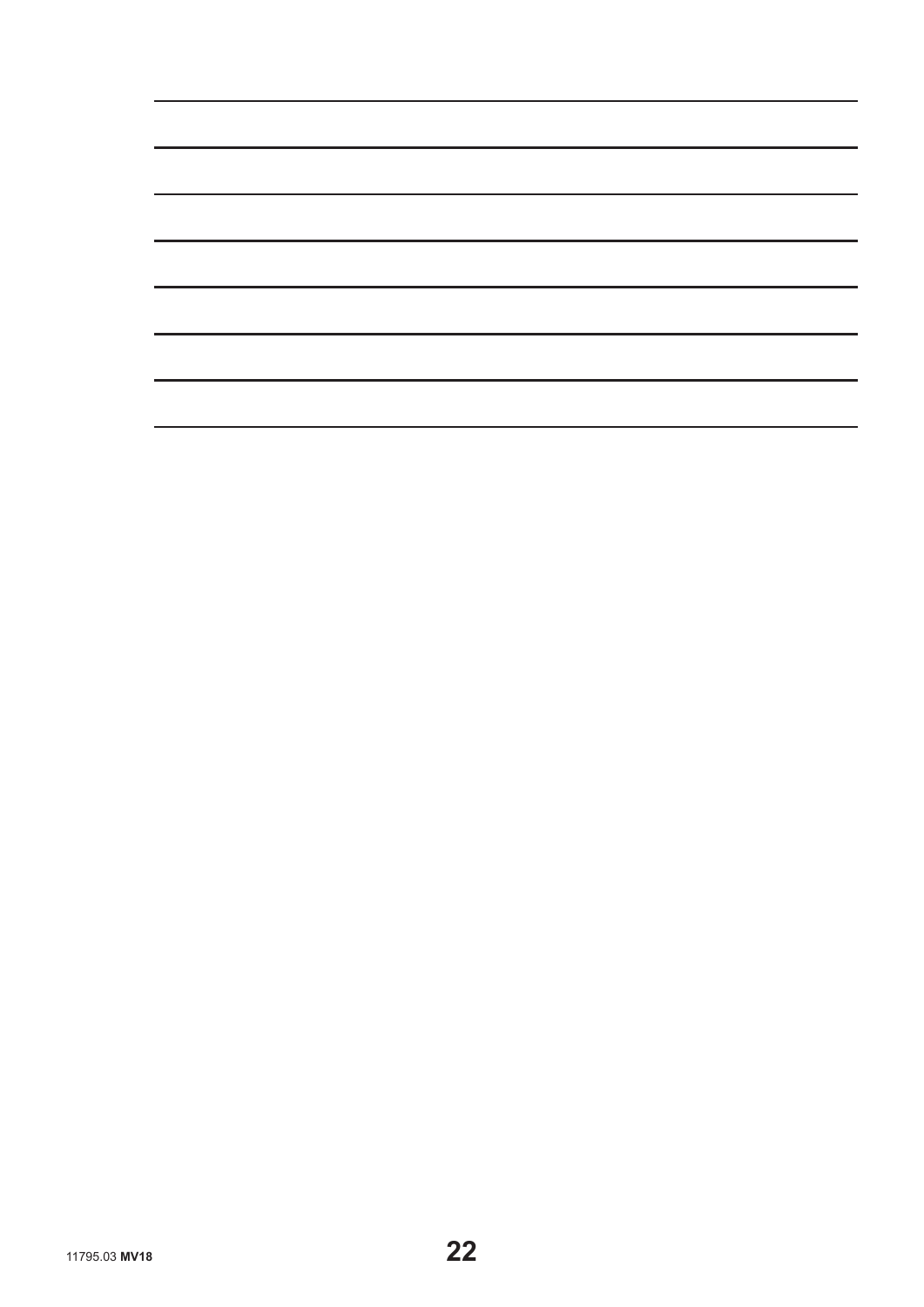**(ii)** When it is recharged from empty, the voltage, *V* volts, of a rechargeable battery can be modelled by the equation

$$
(2t+1)\frac{\mathrm{d}V}{\mathrm{d}t}=\frac{k}{t+1}
$$

where *t* is the number of hours for which the battery is charged and *k* is a positive constant.

Initially  $V = 0$ 

When  $t = 2$ ,  $V = 2.36$ 

 The battery company recommends that a battery needs 24 hours to be fully charged.

Find  $V$  when the battery is fully charged. [10 marks]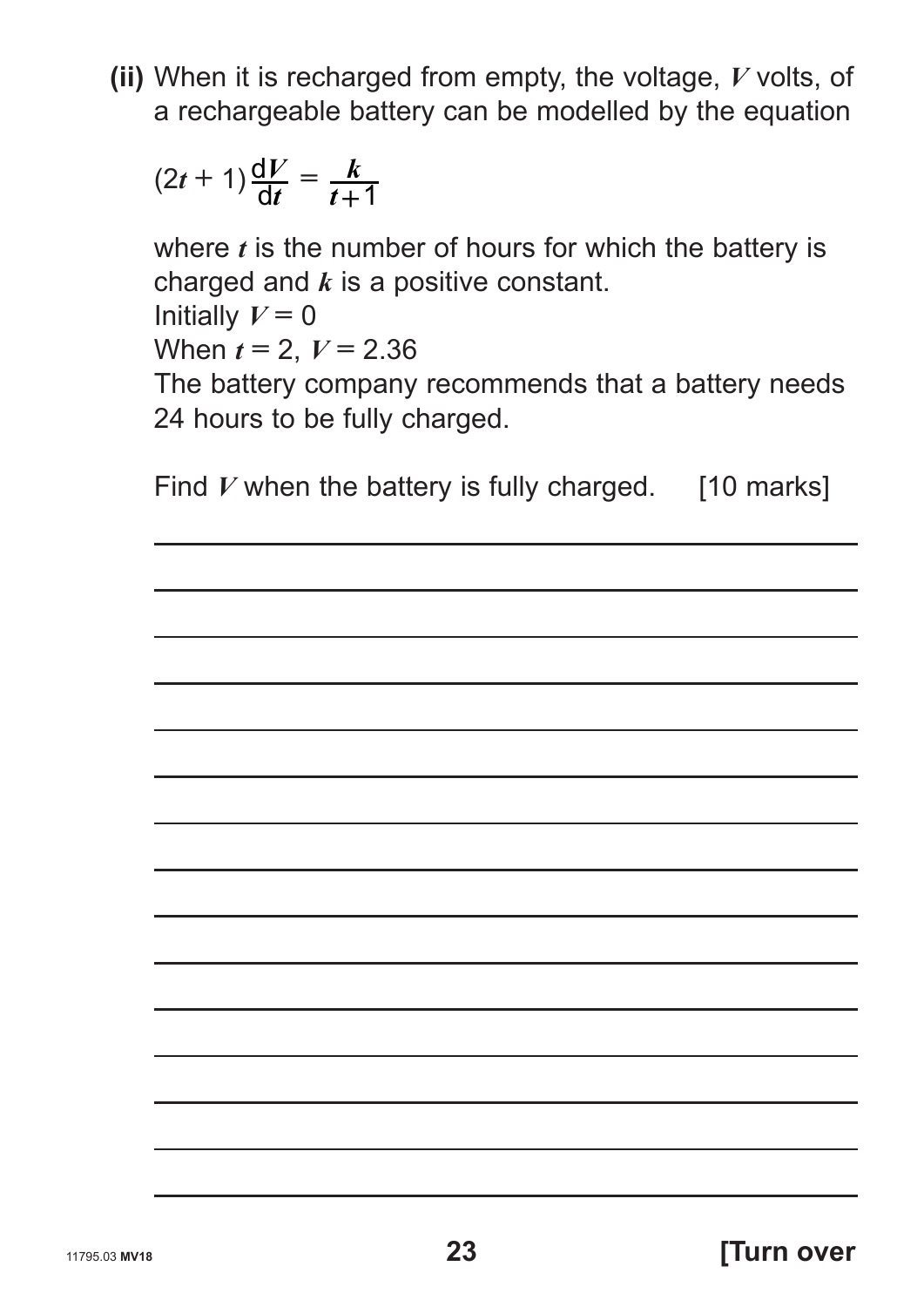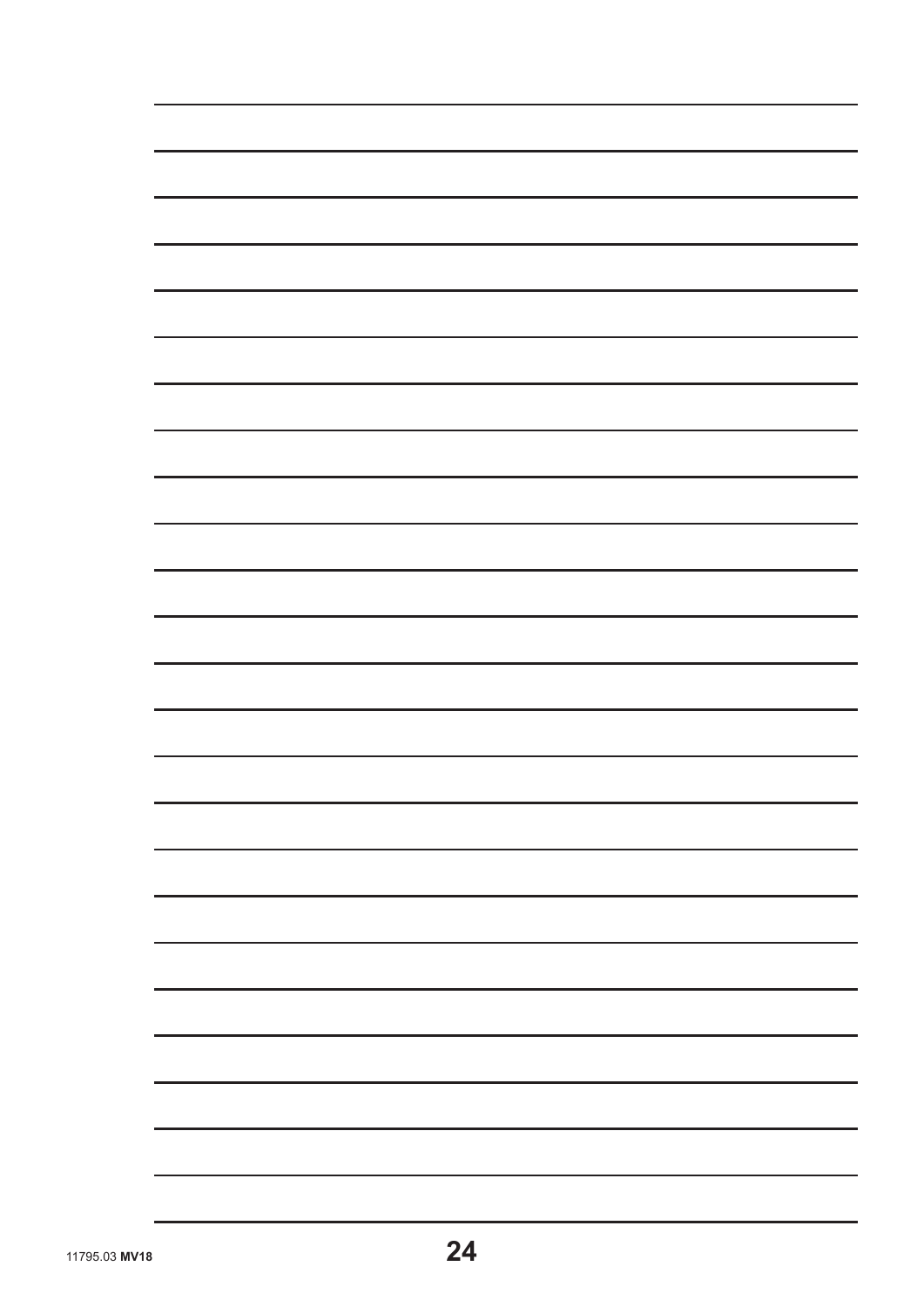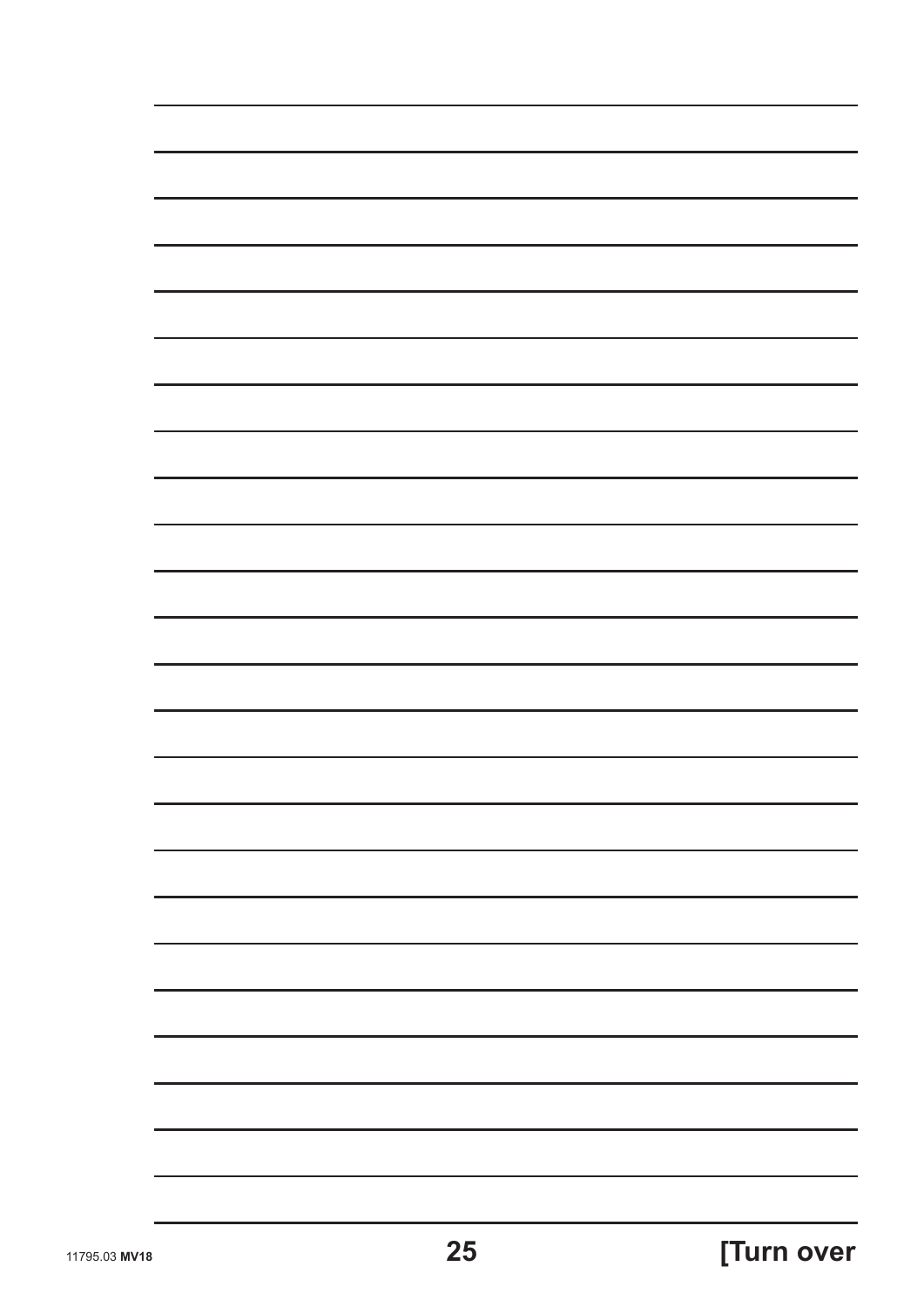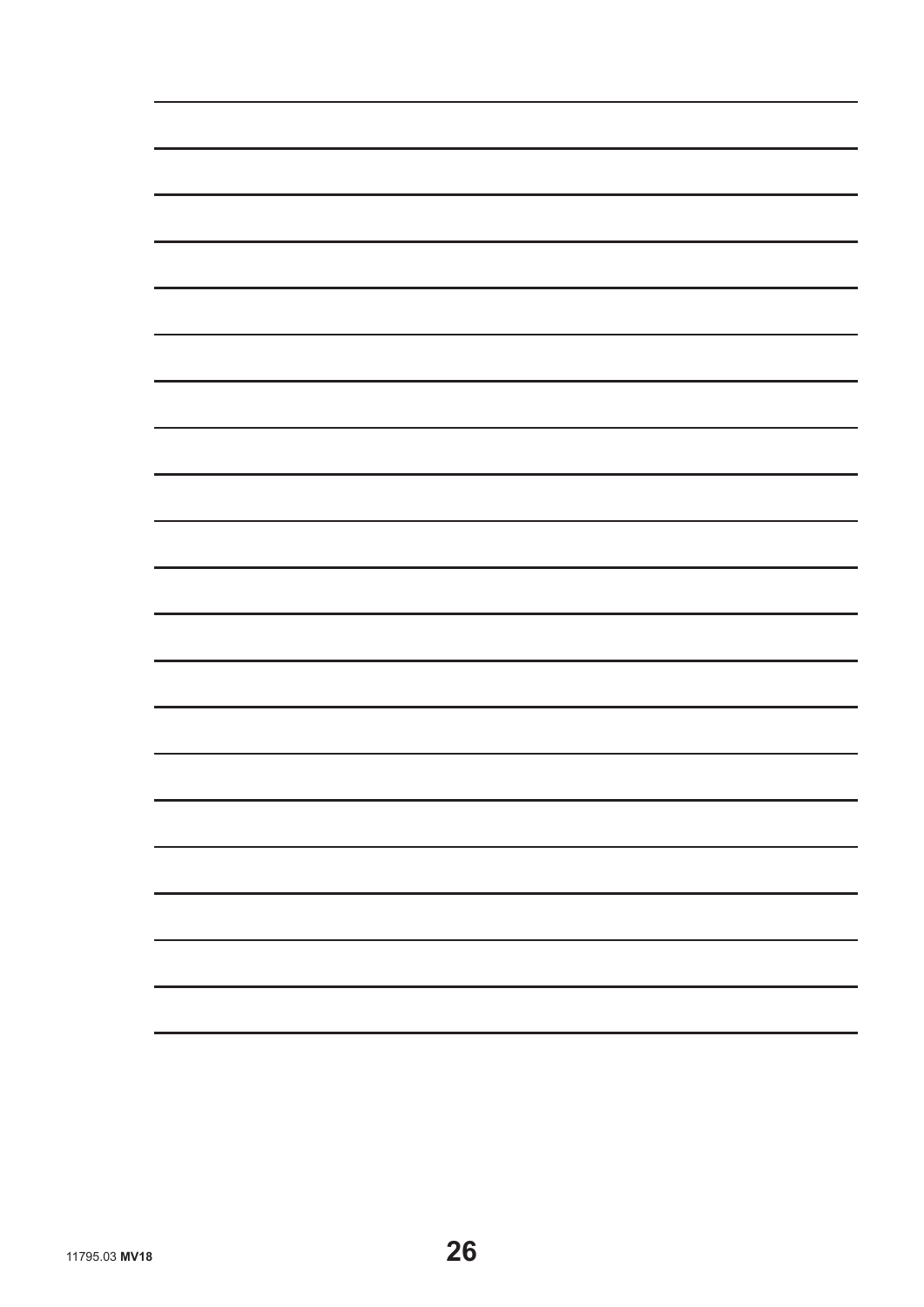$$
x^2 - 4xy + 2y^2 + 18 = 0
$$

(i) Show that [5 marks]

$$
\frac{\mathrm{d}y}{\mathrm{d}x} = \frac{x - 2y}{2x - 2y}
$$

11795.03 MV18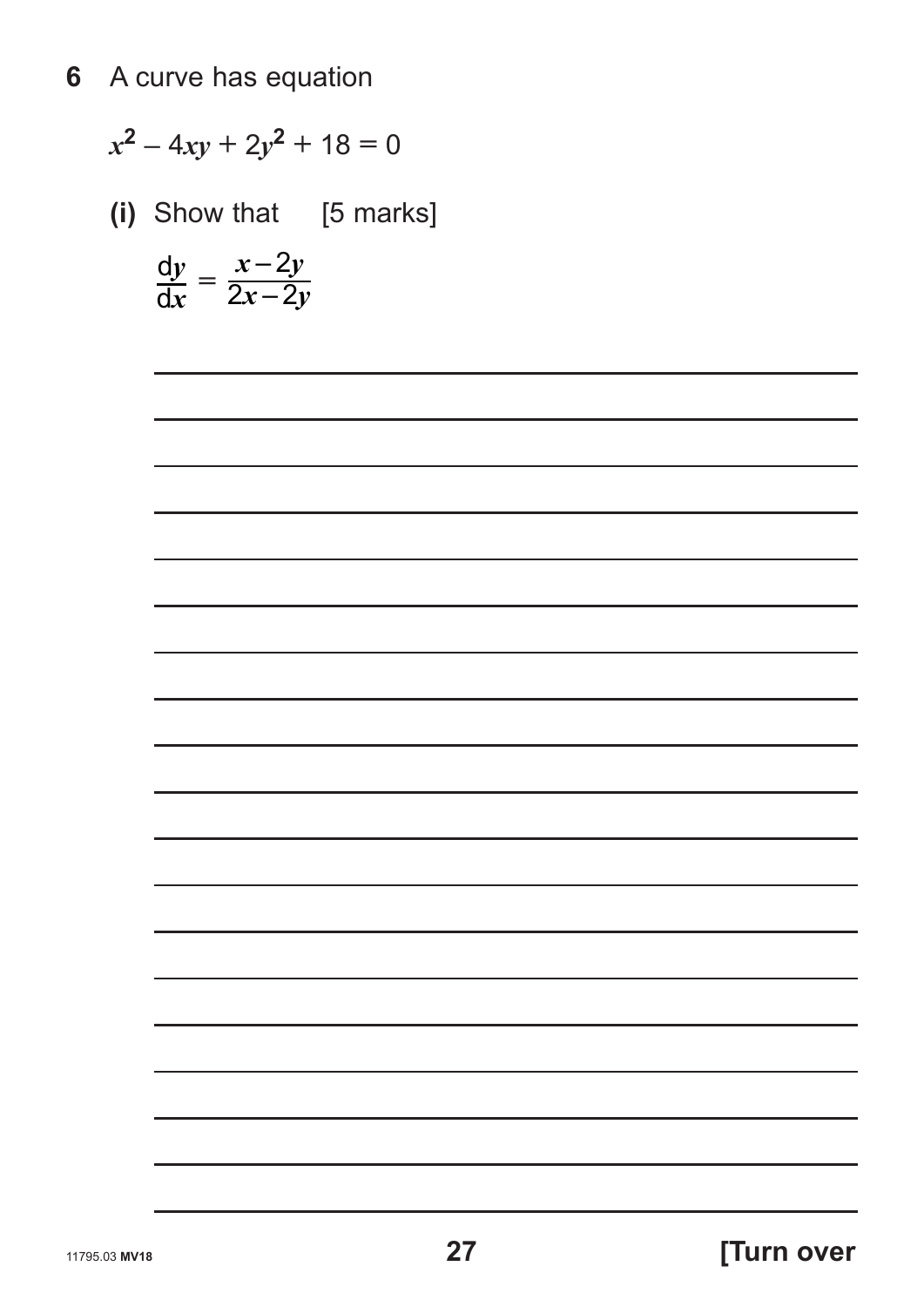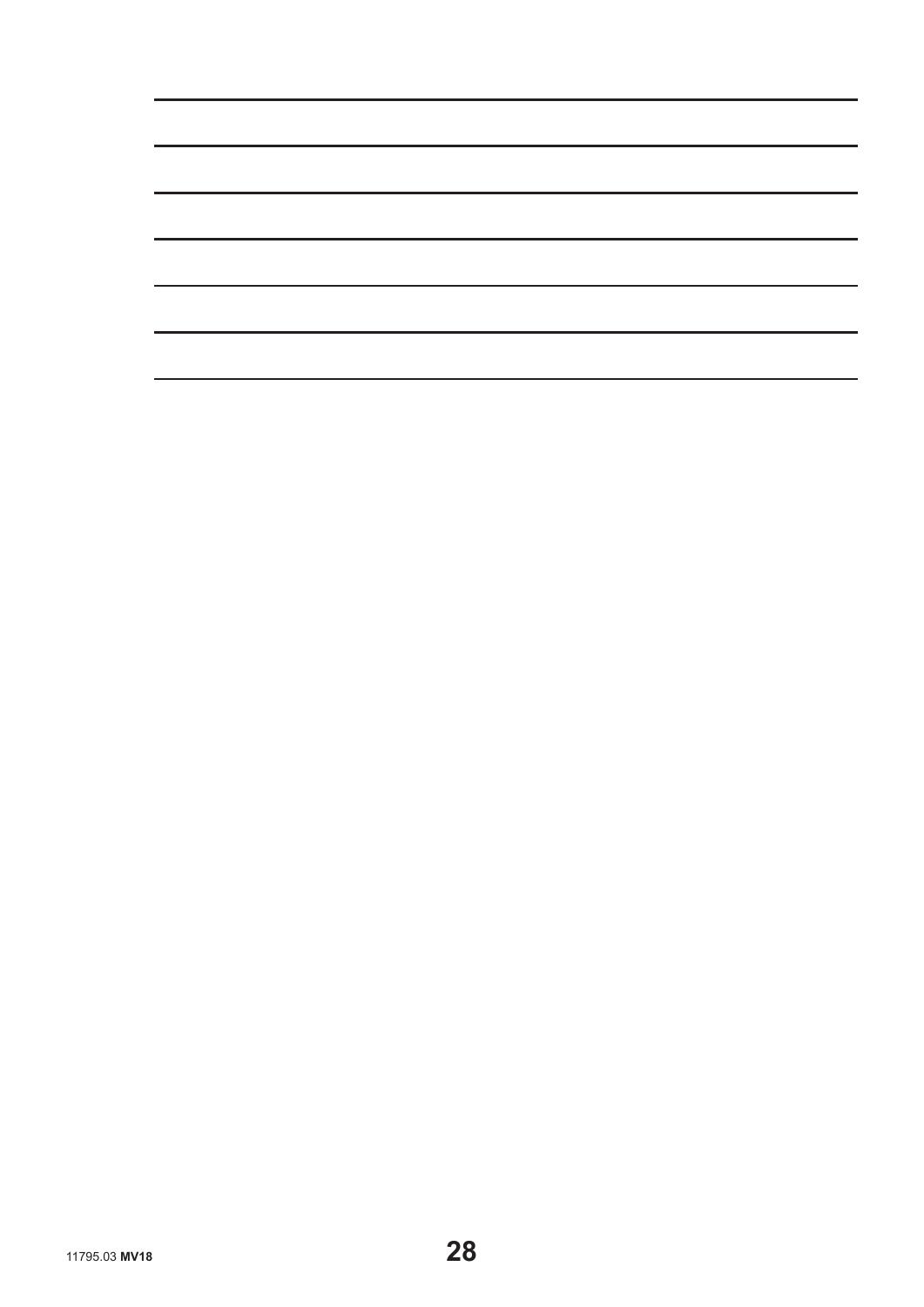| (ii) Hence find the coordinates of the stationary points of<br>this curve. [5 marks] |
|--------------------------------------------------------------------------------------|
|                                                                                      |
|                                                                                      |
|                                                                                      |
|                                                                                      |
|                                                                                      |
|                                                                                      |
|                                                                                      |
|                                                                                      |
|                                                                                      |
|                                                                                      |
|                                                                                      |
|                                                                                      |
|                                                                                      |
|                                                                                      |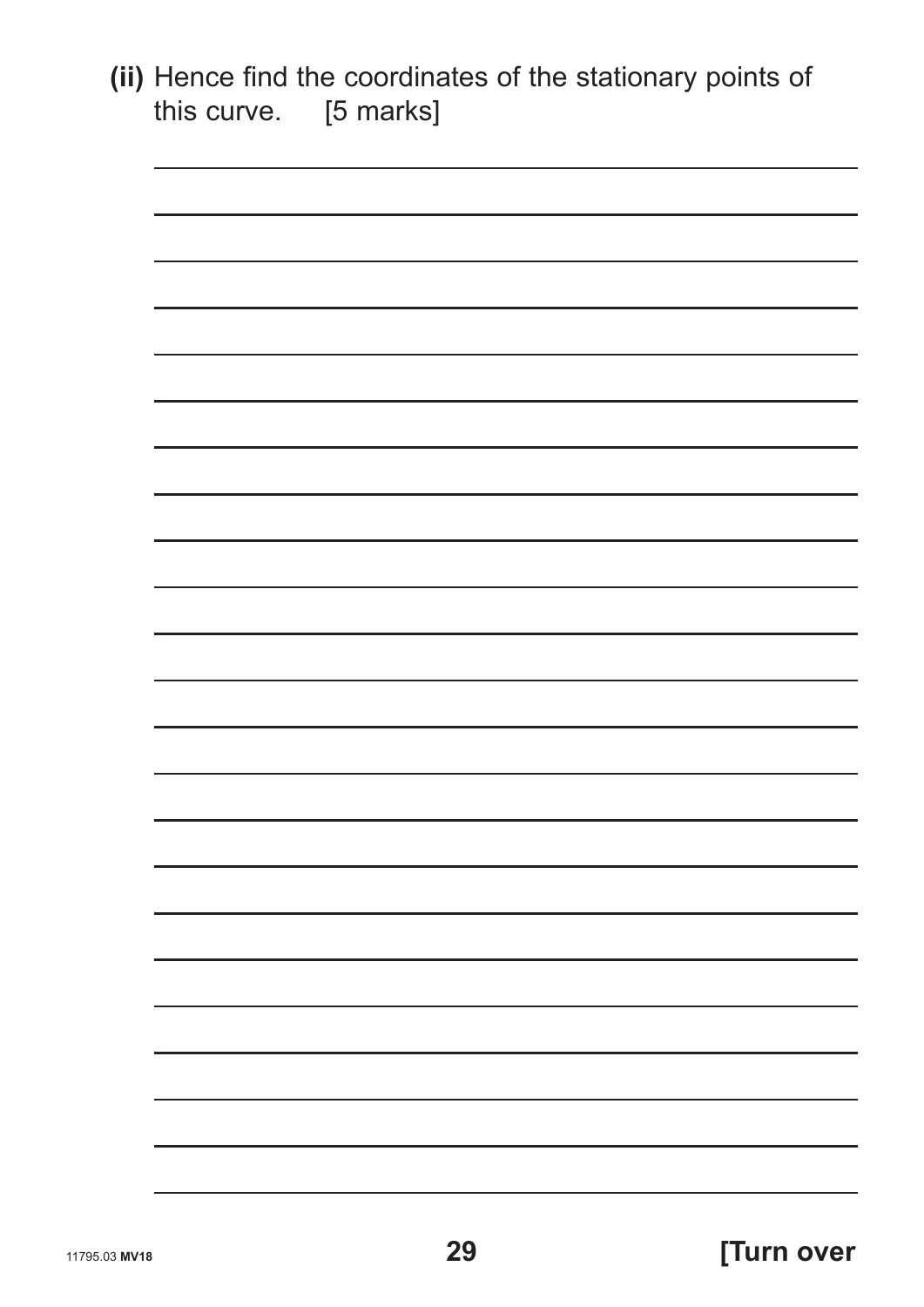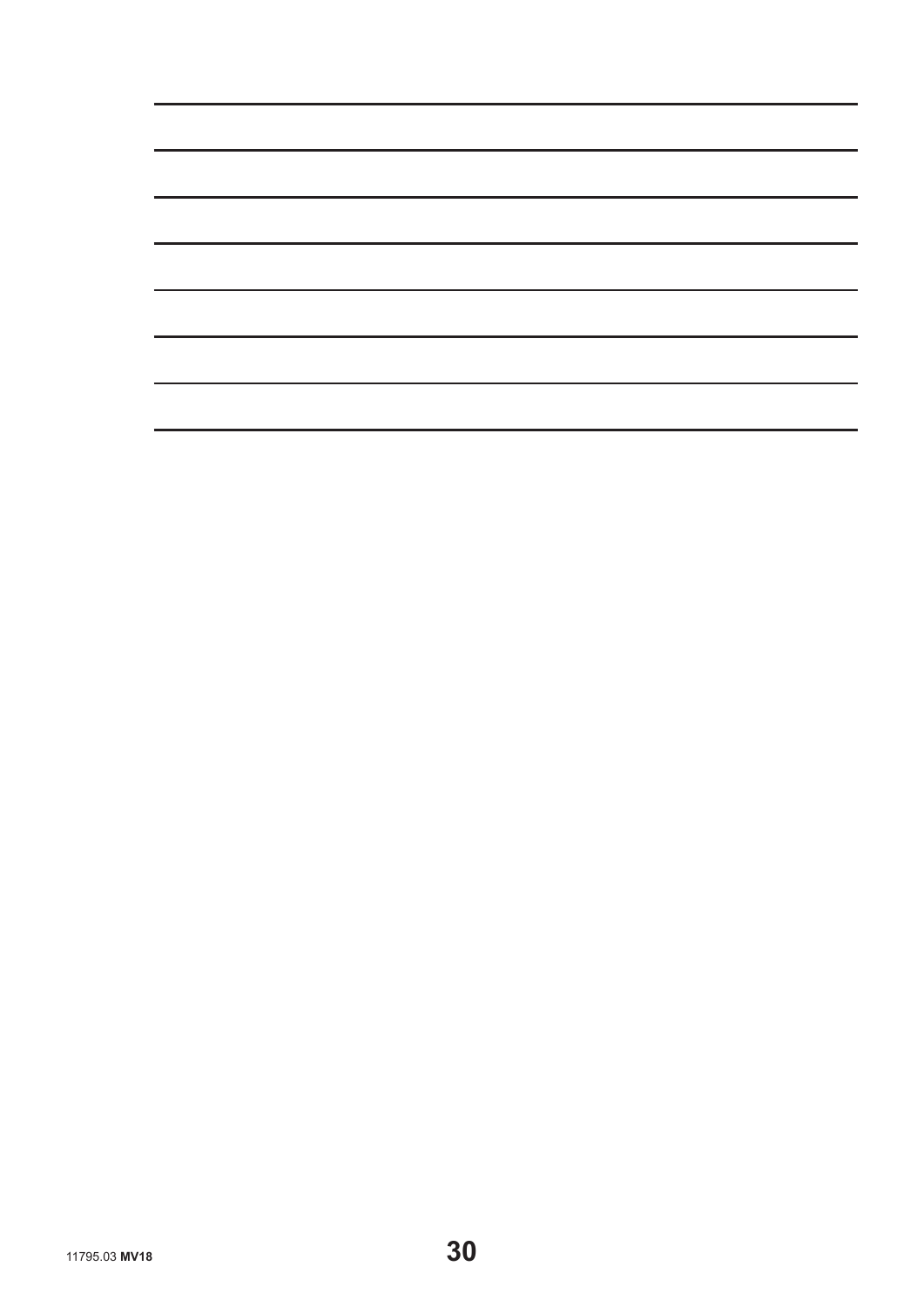#### Solve the equation  $\overline{7}$

| 7sin $\theta$ + 24cos $\theta$ = 8 where 0° $\leq \theta \leq 360$ ° [7 marks] |  |  |
|--------------------------------------------------------------------------------|--|--|
|                                                                                |  |  |
|                                                                                |  |  |
|                                                                                |  |  |
|                                                                                |  |  |
|                                                                                |  |  |
|                                                                                |  |  |
|                                                                                |  |  |
|                                                                                |  |  |
|                                                                                |  |  |
|                                                                                |  |  |
|                                                                                |  |  |
|                                                                                |  |  |
|                                                                                |  |  |
|                                                                                |  |  |
|                                                                                |  |  |
|                                                                                |  |  |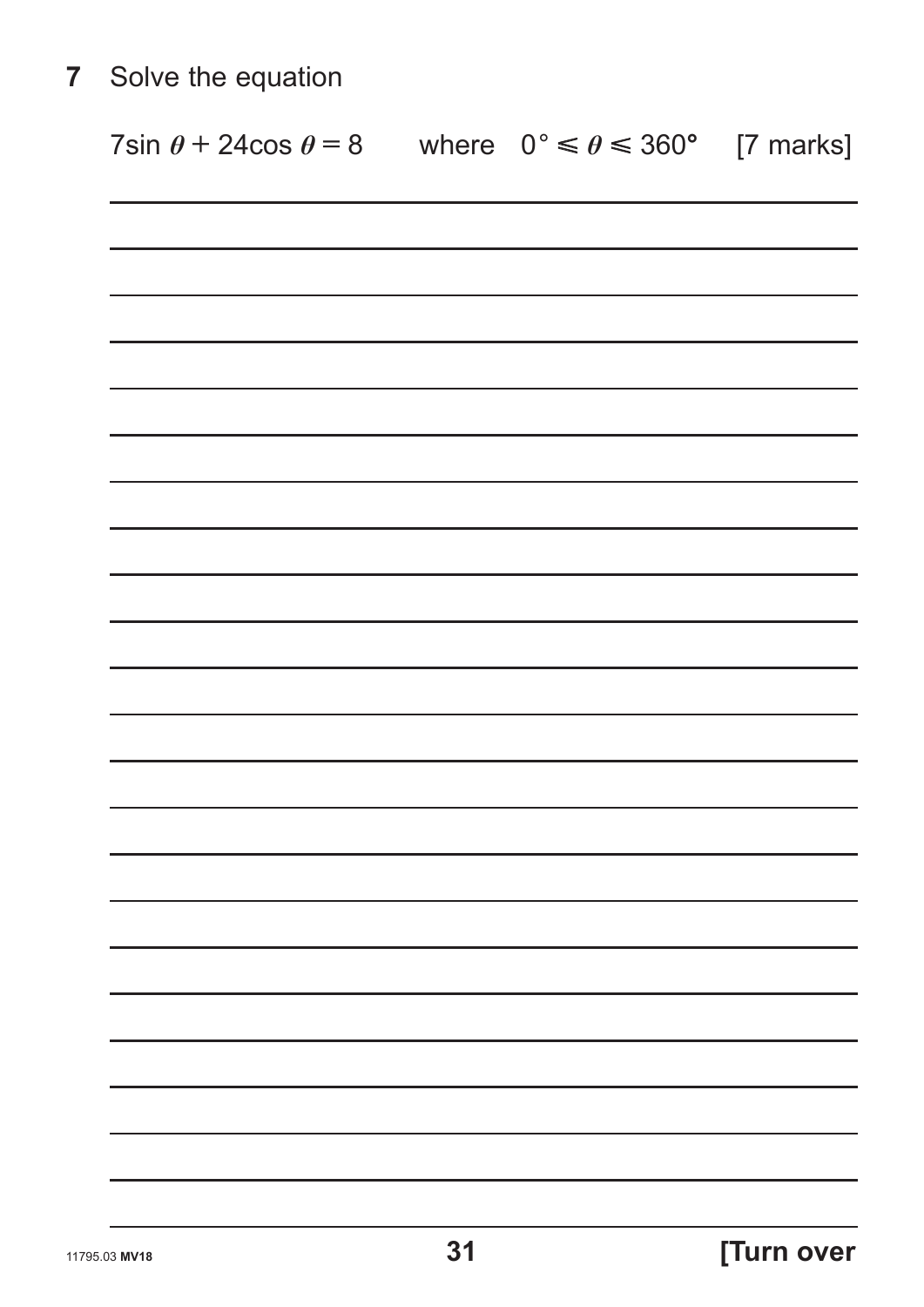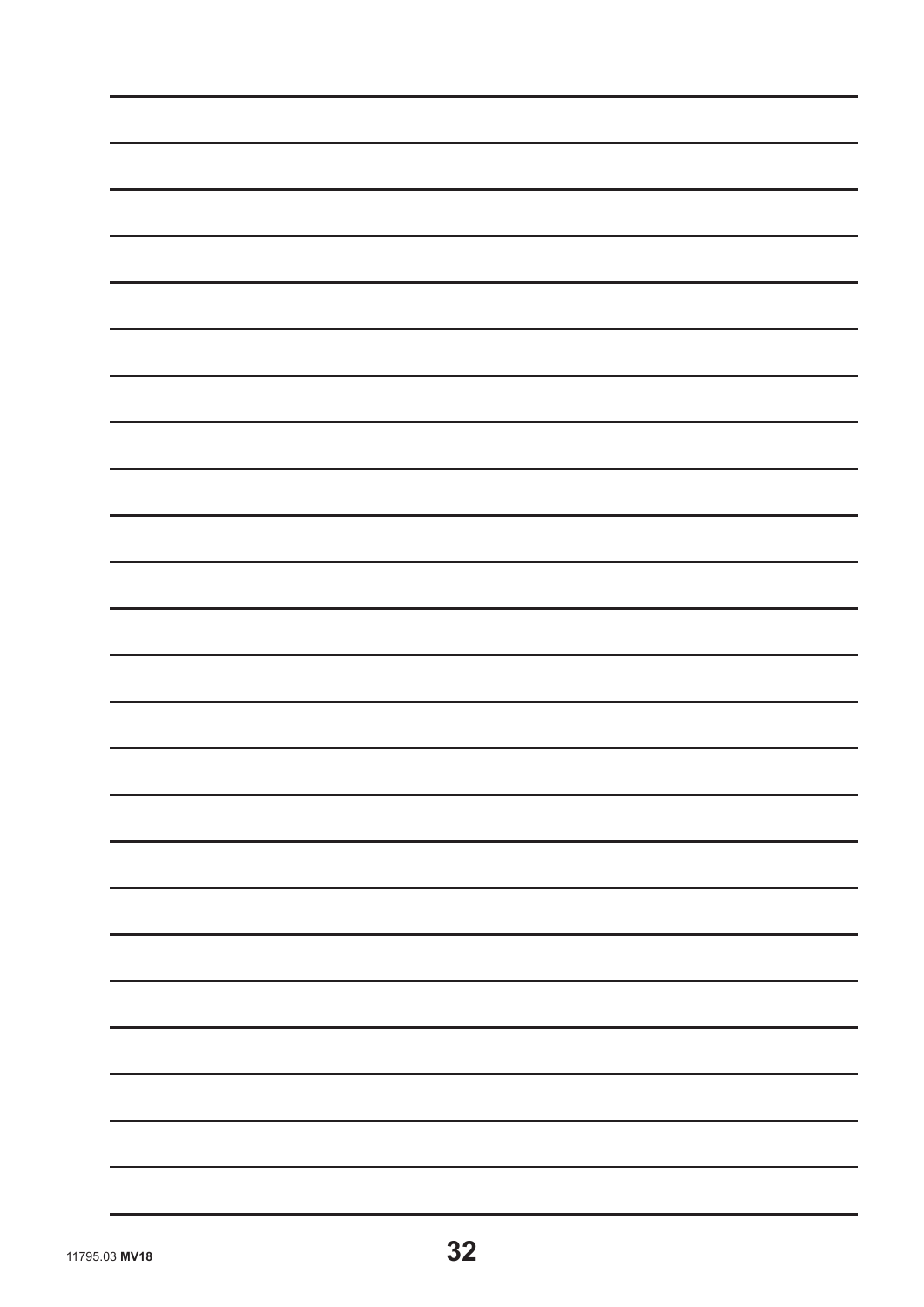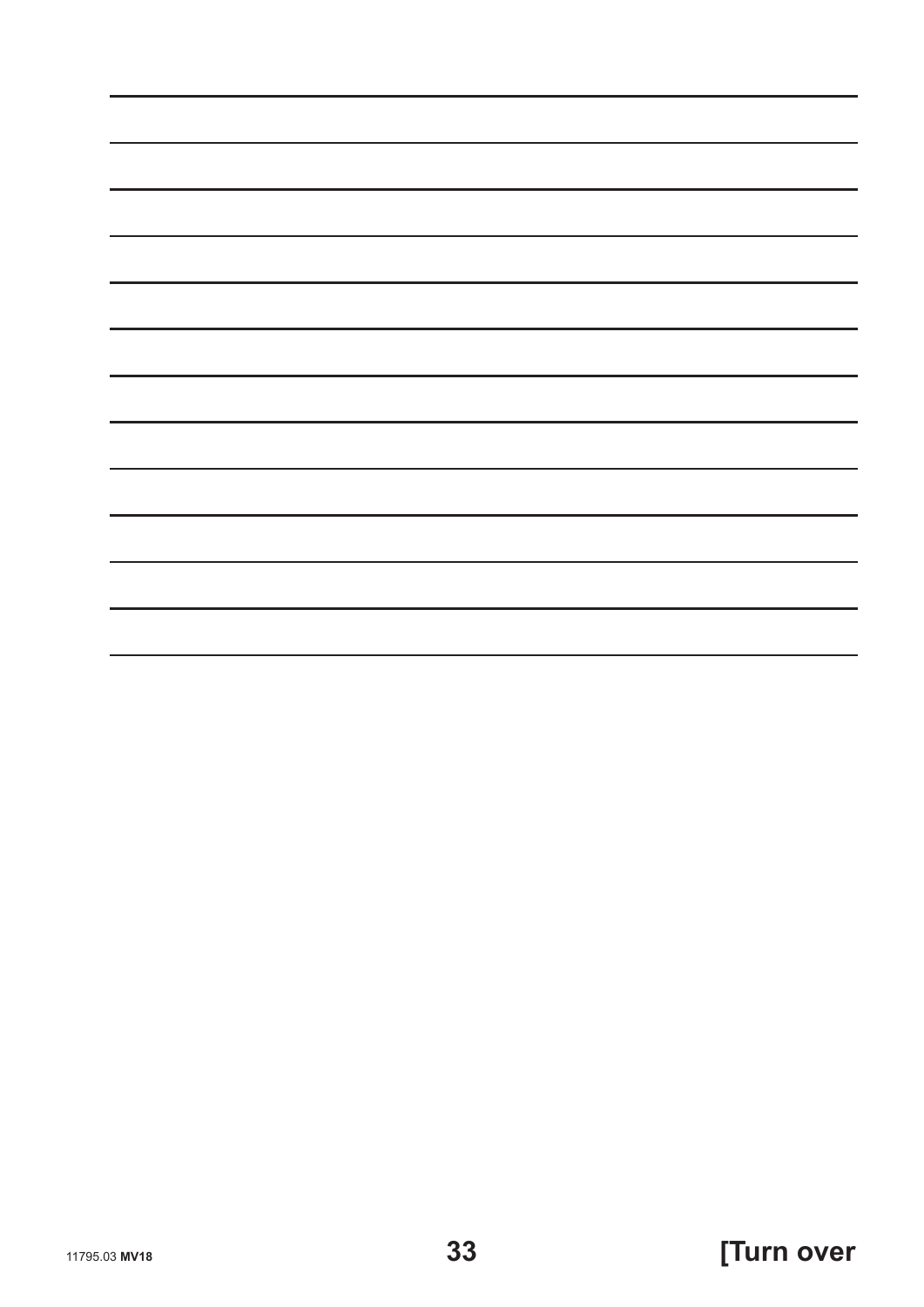**8** The metal blade of a scalpel can be modelled as the area enclosed by the curve

 $y = (\sin x - 2\cos x)^2$ 

the *x* and *y*-axes and the line  $x = \frac{\pi}{4}$ , as shown in **Fig. 2**<br>below. below.



#### **Fig. 2**

Find the **exact** area of one face of the blade. [10 marks]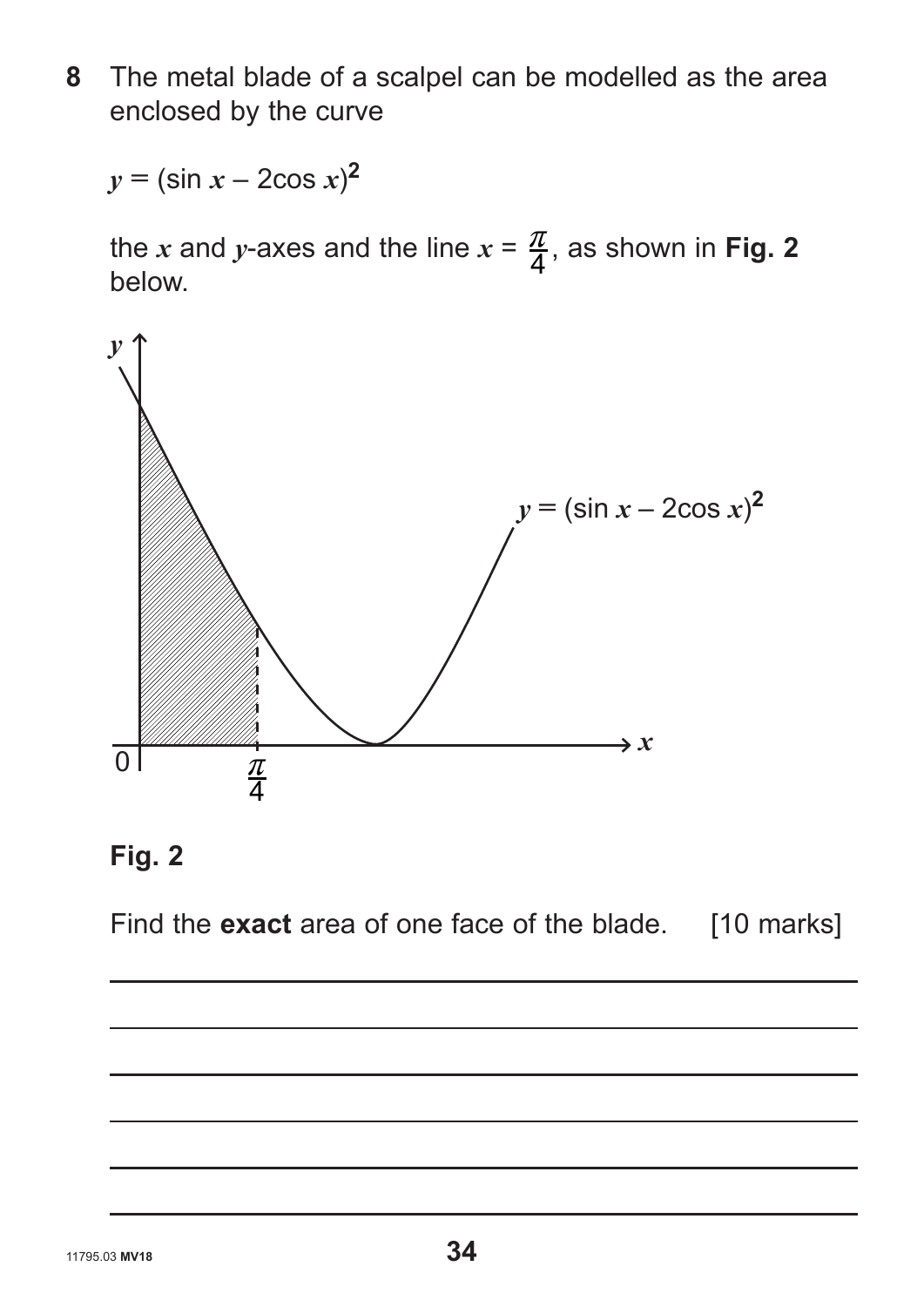| [Turn over |
|------------|
|            |
|            |
|            |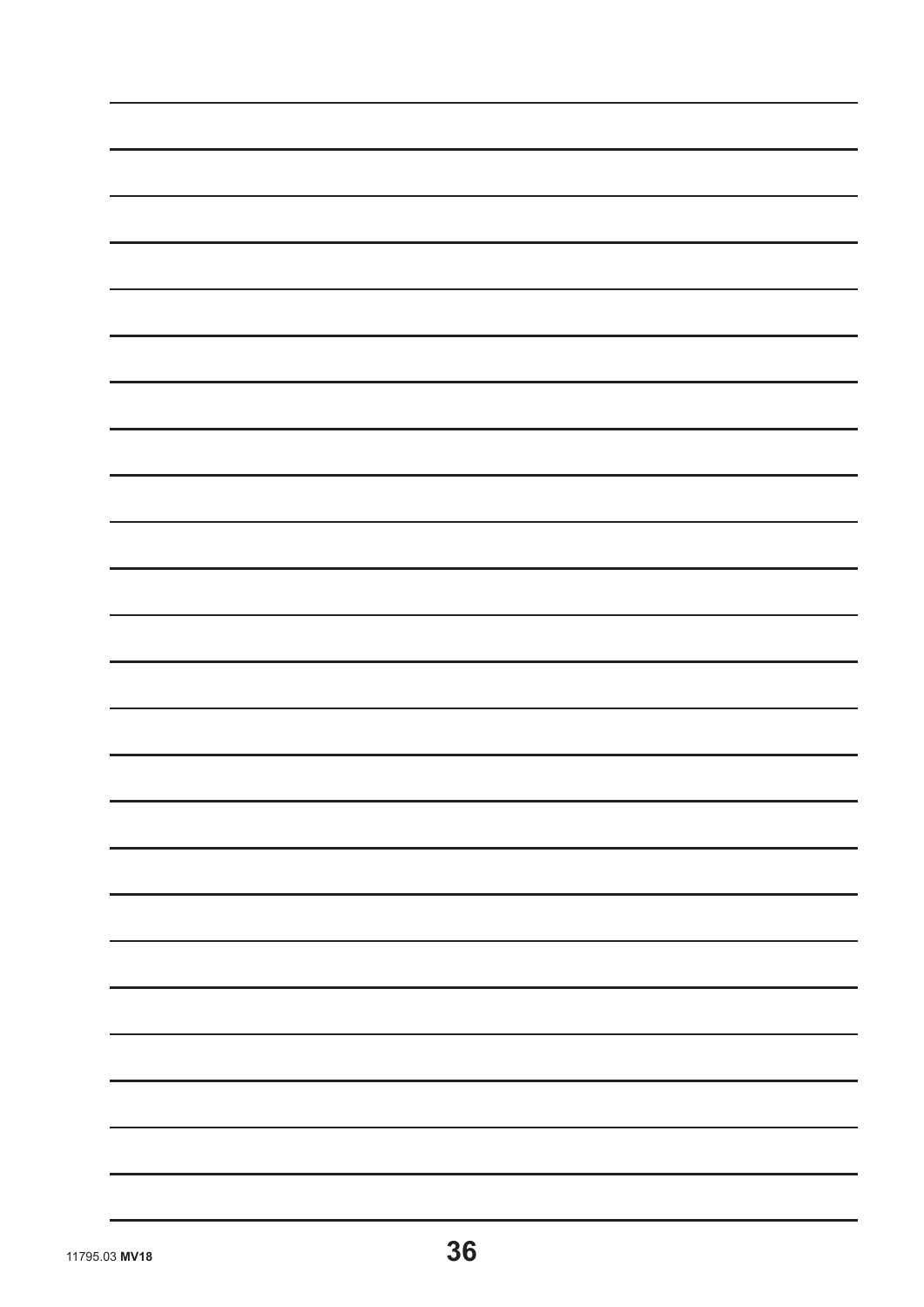# This is the end of the question paper